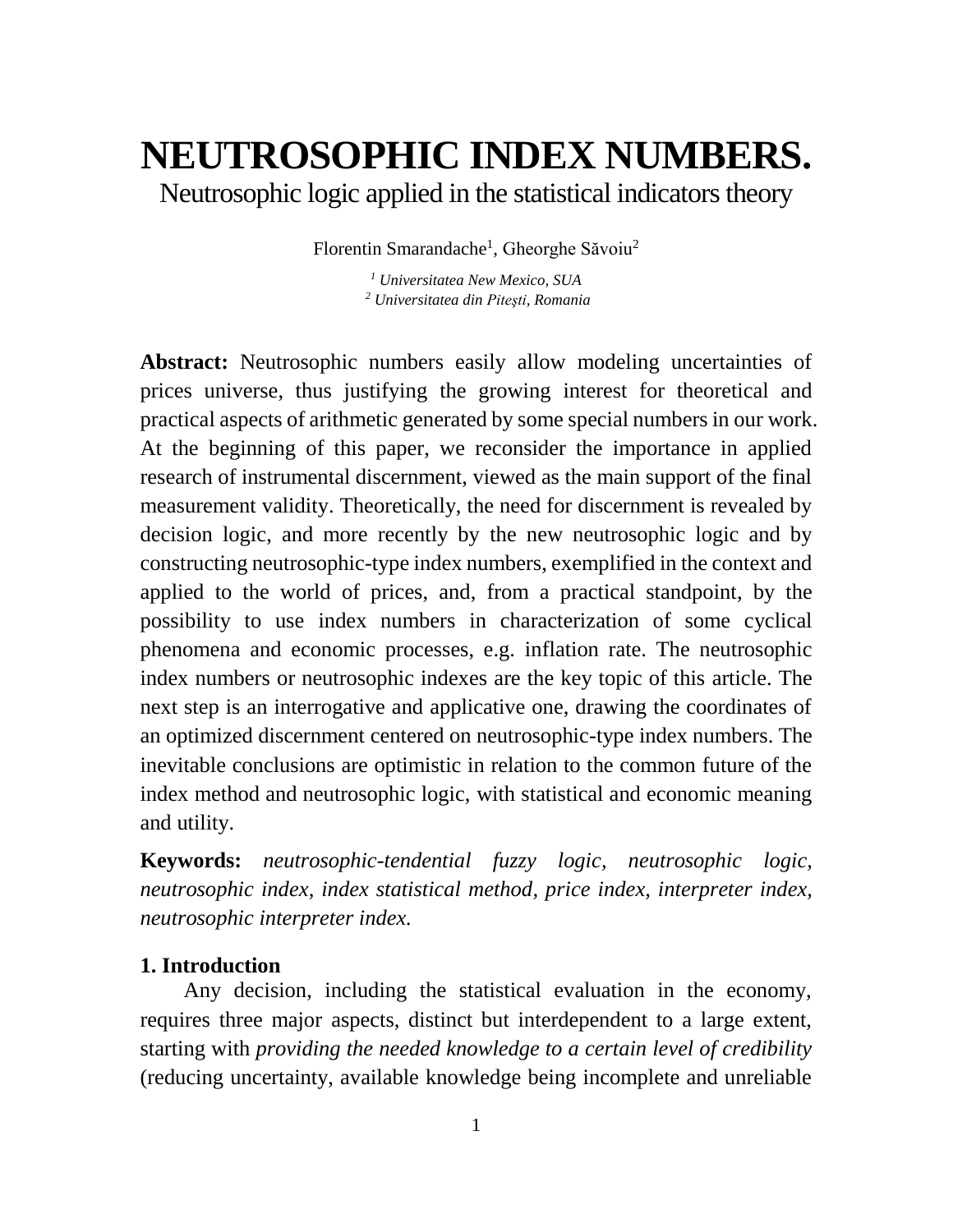in different proportions, and the condition of certainty rarely being encountered in practice, the determinism essentially characterizing only the theory), then by the *discernment of chosing the decision option*, and, finally, by *obtaining the instrumental and quantified consensus*. In the hierarchy of measurement results qualities, the discernment of instrumental choice  $-$  by selection of the tool, of the technics, or of the method from the alternative options that characterizes all available solutions – should be declared the fundamental property of applied research. Moreover, the discernment can be placed on a scale intensity, from experimental discernment or decison discernment, selected according to the experience acquired in time, then ascending a "ladder" revealed by perpetual change of the continuous informational discernment or by the discernment obtained through knowledge from new results of research in specific activity, until the final stage of intuitional discernment (apparently rational, but mostly based on intuition), in fact the expression of a researcher's personal reasoning.

In summary, the process of making a measurement decision, based on a spontaneous and intuitive personal judgment, contains a referential system that experiences, more or less by chance, different quantifying actions satisfying to varying degrees the needs of which the system is aware in a fairly nuanced manner. The actions, the tools, the techniques and the measurement methods that are experienced as satisfactory will be accepted, resumed, fixed and amplified as accurate, and those that are experienced as unsatisfactory will be remove from the beginning. A modern discernment involves completing all the steps of the described "ladder", continuously exploiting the solutions or the alternatives enabling the best interpretation, ensuring the highest degree of differentiation, offering the best diagnostic, leading to the best treatment, with the most effective impact in real time. However, some modern measurement theories argue that human social systems, in conditions of uncertainity, resort to a simplified decision-making strategy, respectively the adoption of the first satisfactory solution, coherentely formulated, accepted by relative consensus (the Dow Jones index example is a perennial proof in this respect).

Neutrosophic logic facilitates the discernment in relation to natural language, and especially with some of its terms, often having arbitrary values. An example in this regard is the formulation of common market economies: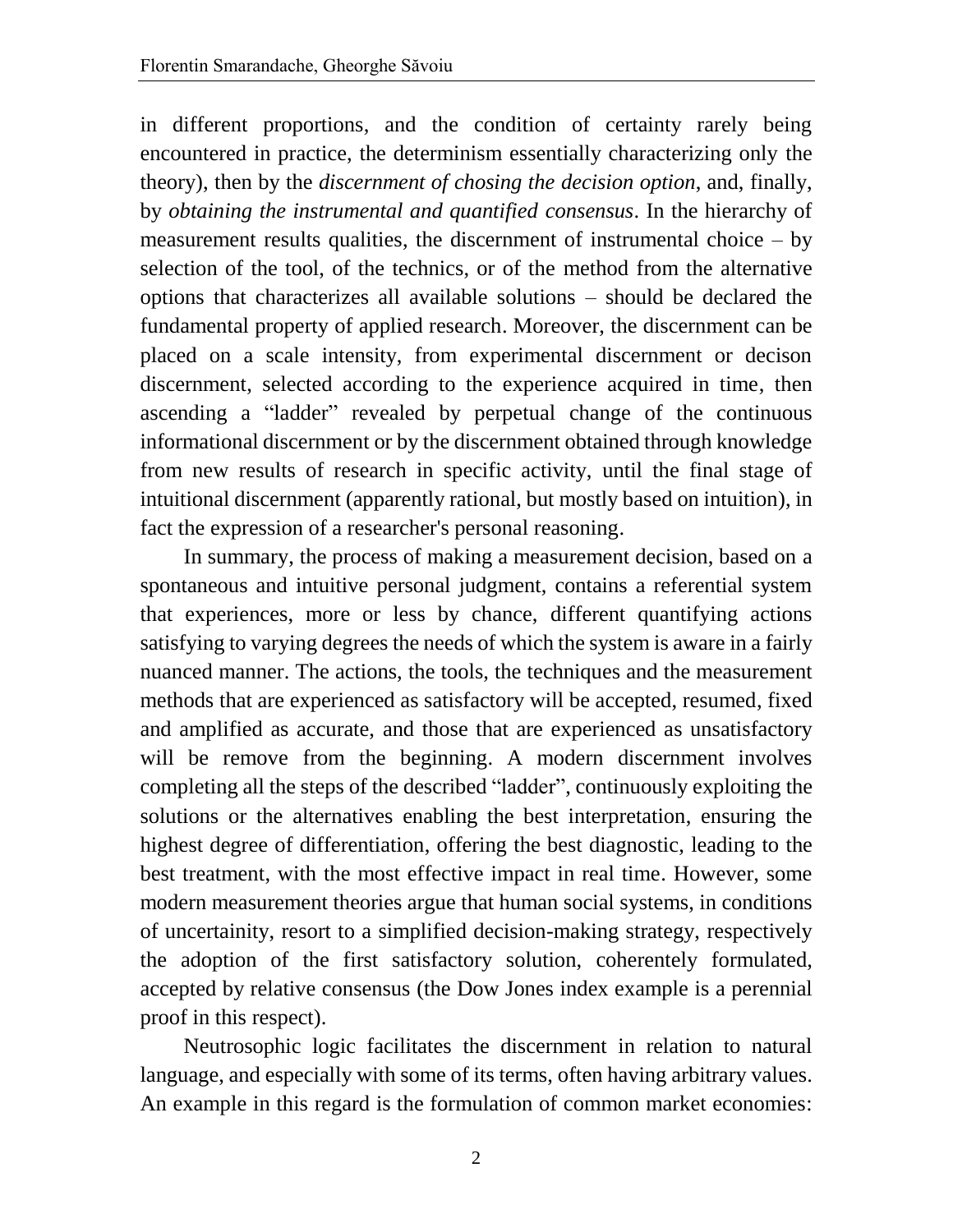"inflation is low and a slight increase in prices is reported," a mathematical imprecise formulation since it is not exactly known which is the percentage of price increase; still, if it comes about a short period of time and a well defined market of a product, one can make the assumption that a change to the current price is between 0% and 100% compared to the last (basic) price.

A statement like – "if one identifies a general increase in prices close to zero" (or an overall increase situated between three and five percent, or a general increase around up to five percent), "then the relevant market enjoys a low inflation" – has a corresponding degree of truth according to its interpretation in the context it was issued. However, the information must be interpreted accordingly to a certain linguistic value, because it can have different contextual meanings (for Romania, an amount of 5% may be a low value, but for the EU even an amount of five percent is certainly a very high one).

Neutrosophic logic, by employing neutrosophic-type sets and corresponding membership functions, could allow detailing the arrangement of values covering the area of representation of a neutrosophic set, as well as the correspondence between these values and their degree of belonging to the related neutrosophic set, or by employing neutrosophic numbers, especially the neutrosophic indexes explained in this paper; and could open new applied horizons, e.g. price indexes that are, in fact, nothing else than interpreters, but more special – on the strength of their special relationship with the reality of price universe.

# **2. Neutrosophic Logic**

First of all, we should define what is the Logic in general, and then the Neutrosophic Logic in particular.

Although considered elliptical by Nae Ionescu, the most succinct and expressive metaphorical definition of the Logic remains that – Logic is "the thinking that thinks itself."

The Logic has indisputable historical primacy as science. The science of Logic seeks a finite number of consequences, operating with sets of sentences and the relationship between them. The consequence's or relationship's substance is exclusively predicative, modal, or propositional, such generating Predicative Logic, Modal Logic, or Propositional Logic.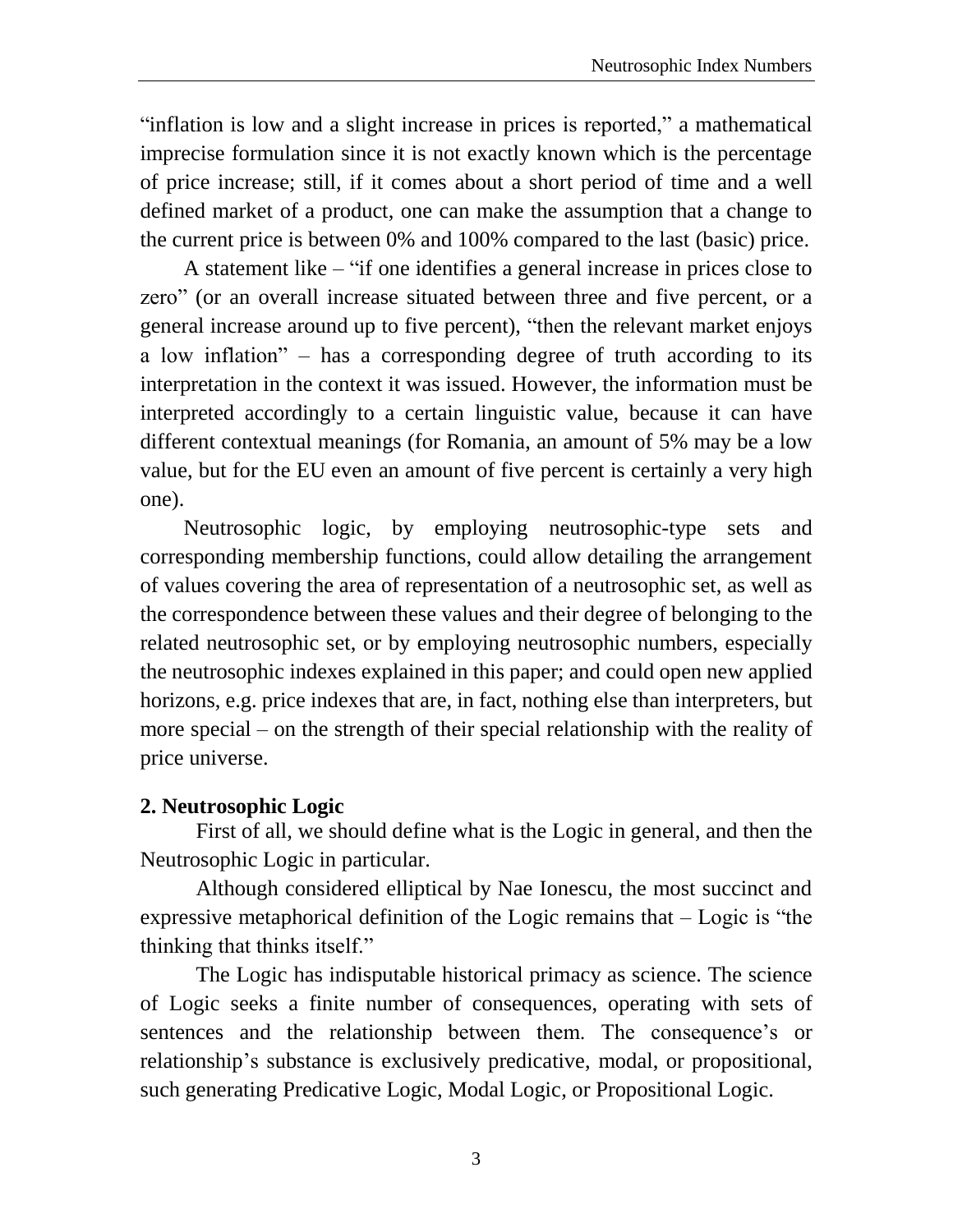A logic calculation can be syntactic (based on evidence) and semantic (based on facts). The Classical Logic, or the Aristotelian excluded middle logic, operates only with the notions of truth and false, which makes it inappropriate to the vast majority of real situations, which are unclear or imprecise. According to the same traditional approach, an object could either belong or not belong to a set.

The essence of the new Neutrosophic Logic is based on the notion of vagueness: a neutrosophic sentence may be only true to a certain extent; the notion of belonging benefits from a more flexible interpretation, as more items may belong to a set in varying degrees. The first imprecision based logic (early neutrosophic) has existed since 1920, as proposed by the Polish mathematician and logician Jan Łukasiewicz, which expanded the truth of a proposition to all real numbers in the range [0; 1], thus generating the possibility theory, as reasoning method in conditions of inaccuracy and incompleteness [1].

In early fuzzy logic, a neutrosophic-tendential logic of Łukasiewicz type, this paradox disappears, since if  $\varphi$  has the value of 0.5, its own negation will have the same value, equivalent to  $\varphi$ . This is already a first step of a potentially approachable gradation, by denying the true statement (1) by the false statement  $(\varphi)$  and by the new arithmetic result of this logic, namely the new value 1- φ.

In 1965, Lotfi A. Zadeh extended the possibility theory in a formal system of fuzzy mathematical logic, focused on methods of working using nuanced terms of natural language. Zadeh introduced the degree of membership/truth (t) in 1965 and defined the *fuzzy set*.

Atanassov introduced the degree of nonmembership/falsehood (f) in 1986 and defined the *intuitionistic fuzzy set*.

Smarandache introduced the degree of indeterminacy/neutrality (i) as independent component in 1995 (published in 1998), and defined the neutrosophic set. In 2013, he refined the neutrosophic set to *n* components:

 $t_1, t_2, \dots t_j; i_1, i_2, \dots, i_k; f_1, f_2, \dots, f_2,$ 

where  $j + k + l = n > 3$ .

The words "neutrosophy" and "neutrosophic" were coined/invented by F. Smarandache in his 1998 book. Etymologically, "neutro-sophy" (noun) [French *neutre* <Latin *neuter*, *neutral*, and Greek *sophia*, skill/wisdom] means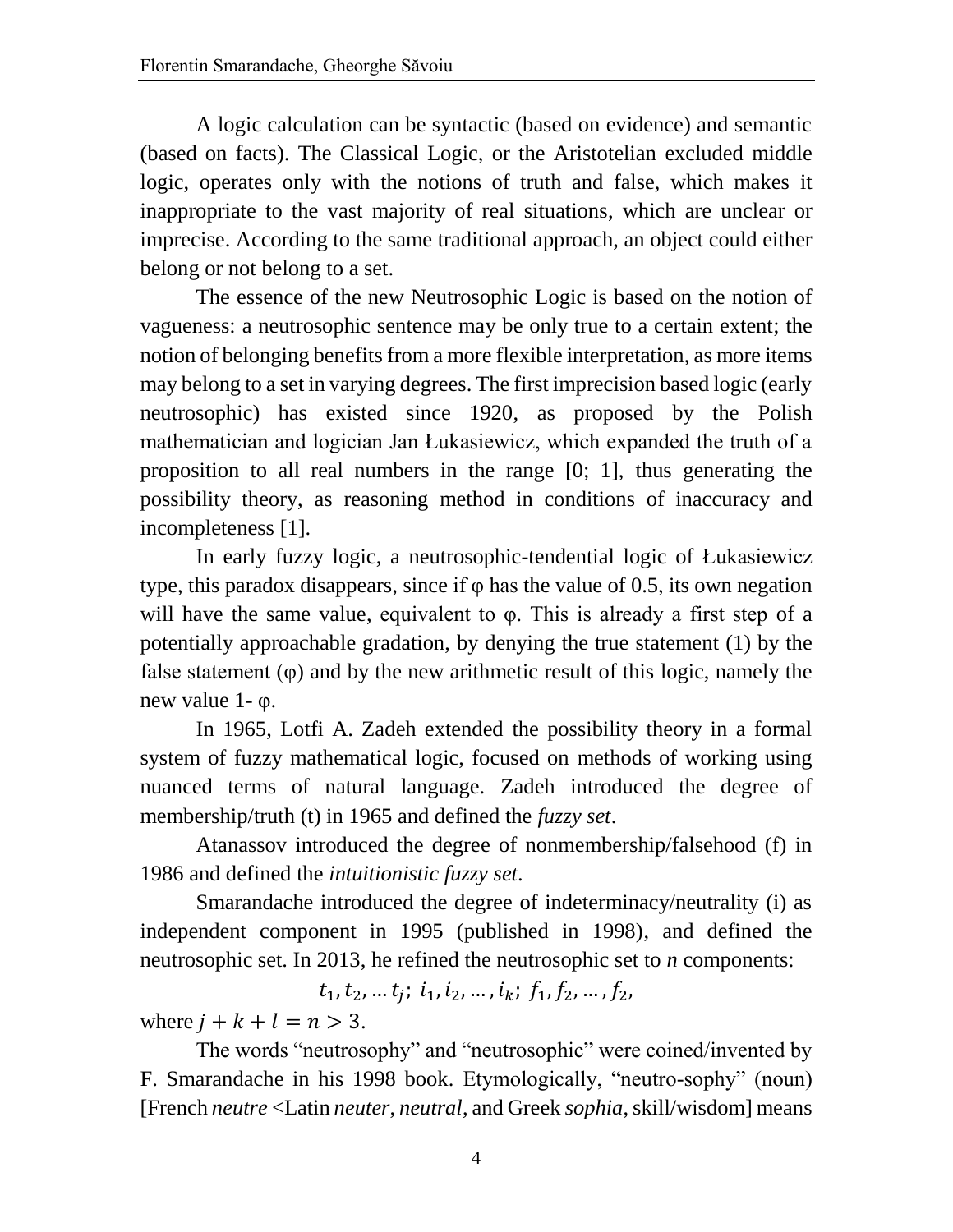"knowledge of neutral thought", while "neutrosophic" (adjective), means "having the nature of, or having the characteristic of Neutrosophy".

Going over, in fuzzy set, there is only a degree (percentage) of belonging of an element to a set (Zadeh, 1965). Atanassov introduced in 1986 the degree (percentage) of non-belonging of an element to a set, and developed the intuitionistic fuzzy set. Smarandache introduced in 1995 the degree (percentage) of indeterminacy of belonging, that is: we do not know if an element belongs, or does not belong to a set), defining the neutrosophic set.

The neutrosophy, in general, is based on the neutral part, neither membership nor non-membership, and in neutrosophic logic, in particular: neither true, nor false, but in between them. Therefore, an element  $x(t, i, f)$ belongs to a neutrosophic set *M* in the following way:  $x$  is  $t\%$  in *M*,  $i\%$ indeterminate belonging, and *f%* does not belong. Or we can look at this issue in probabilistic terms as such: the chance for the element  $x$  to belong to the set *M* is *t%*, the indeterminate chance to belong is *i%*, and the chance not to belong is *f%*.

In normalized cases,  $t + i + f = 1$  (100%), but in general, if the information about the possibility of membership of the element *x* in the set *M* is independently sourced (not communicating with one another, so not influencing each other), then it may be that  $0 \le t + i + f \le 3$ .

In more general or approximated cases,  $t$ ,  $i$ ,  $f$  can be included intervals in [0, 1], or even certain subsets included in [0, 1], i.e. when working with inaccurate, wrong, contradictory, vague data.

In 1972, S.S.L. Chang and L. A. Zadeh sketched the use of fuzzy logic (also of tendential-neutrosophic logic) in conducting technological processes by introducing the concept of linguistic variables defined not by numbers, but as a variable in linguistic terms, clearly structured by letters of words. The linguistic variables can be decomposed into a multitude of terms, covering the full range of the considered parameter.

On the other hand, unlike the classical logic (Aristotelian, mathematic and boolean), which work exclusively with two exact numerical values (0 for false and 1 for true), the fuzzy early-neutrosophic logic was able to use a wide continuous spectrum of logical values in the range [0, 1], where 0 indicates complete falsity, and 1 indicates complete truth. However, if an object, in classical logic, could belong to a set  $(1)$  or not belong to a set  $(0)$ , the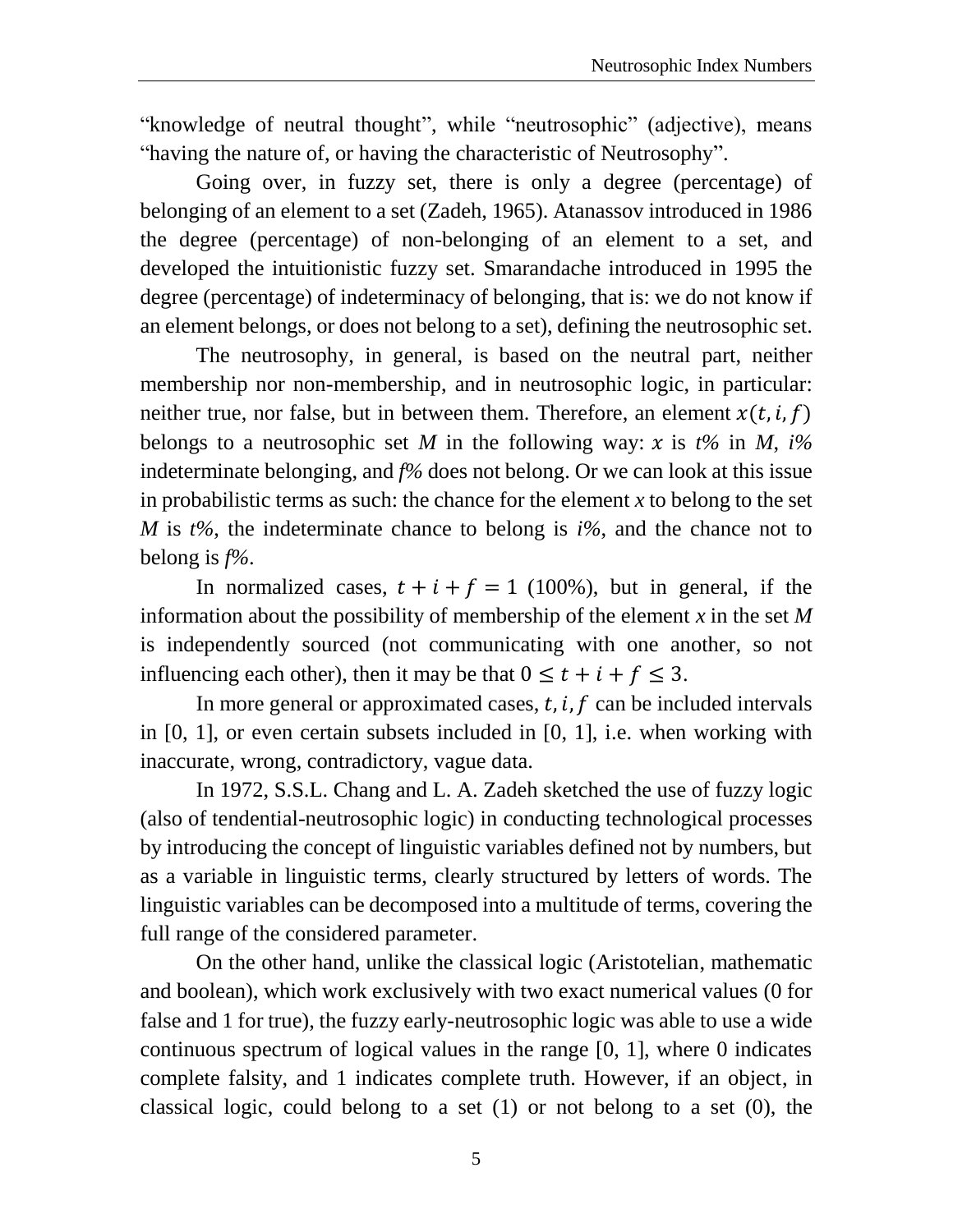neutrosophic logic redefines the object's degree of membership to the set, taking any value between 0 and 1. The linguistic refinement could be fuzzy tendential-neutrosophically redefined, both logically and mathematically, by inaccuracy, by indistinctness, by vagueness. The mathematical clarification of imprecision and vagueness, the more elastic formal interpretation of membership, the representation and the manipulation of nuanced terms of natural language, all these characterize today, after almost half a century, the neutrosophic logic.

The first major application of the neutrosophic logical system has been carried out by L.P. Holmblad and J.J. Ostergaard on a cement kiln automation [2], in 1982, followed by more practical various uses, as in high traffic intersections or water treatment plants. The first chip capable of performing the inference in a decision based on neutrosophic logic was conducted in 1986 by Masaki Togai and Hiroyuki Watanabe at AT&T Bell Laboratories, using the digital implementation of *min-max* type logics, expressing elementary union and intersection operations [3].

A neutrosophic-tendential fuzzy set, e.g. denoted by *F*, defined in a field of existence U, is characterized by a membership function  $\mu F(x)$  which has values in the range [0,1] and is a generalization of the concise set [4], where the belonging function takes only one of two values, zero and one. The membership function provides a measure of the degree of similarity of an element *U* of neutrosophic-tendential fuzzy subset *F.* Unlike the concise sets and subsets, characterized by net ftiere, the ftierele of the neutrosophictendential fuzzy sets and subsets are made from regions where membership function values gradually fade out until they disappear, and the areas of ftierelor of these nuanced subsets may overlap, meaning that the elements from these areas may belong to two neighboring subsets at the same time.

As a result of the neutrosophic-tendential fuzzy subset being characterized by ftiere, which are not net, the classic inference reasoning, expressed by a *Modus Ponens* in the traditional logic, of form:

 $(p \rightarrow (p \rightarrow q)) \rightarrow q$ , i.e.: *premise:* if *p*, then *q* 

 *fact: p*

#### *consequence: q,*

becomes a *generalized Modus Ponens,* according to the neutrosophictendential fuzzy logic and under the new rules of inference suggested from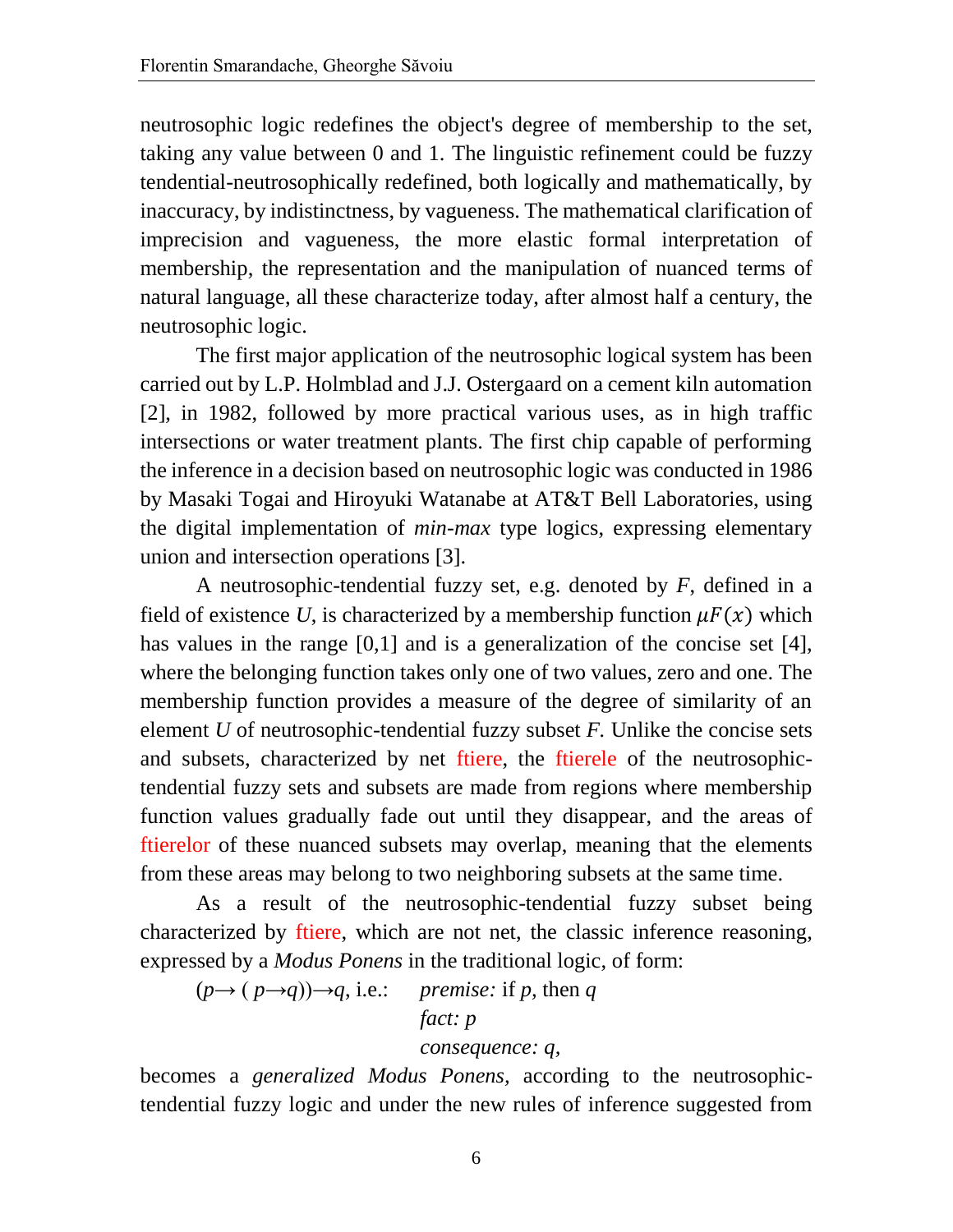the very beginning by Lotfi A. Zadeh [5], respectively in the following expression:

> *premise:* if *x* is *A*, then *y* is *B fact: x* is *A*'

*consequence: y* is *B*', where  $B' = A' \circ (A \rightarrow B)$ .

(*Modus ponens* from classical logic could have the rule *max-min* as correspondent in neutrosophic-tendential fuzzy logic).

This inference reasoning, which is essentially the basis of the neutrosophic-tendential fuzzy logic, generated the use of expression "approximate reasoning", with a nuanced meaning. Neutrosophic-tendential fuzzy logic can be considered a first extension of meanings of the incompleteness theory to date, offering the possibility of representing and reasoning with common knowledge, ordinary formulated, therefore having found applicability in many areas.

The advantage of the neutrosophic-tendential fuzzy logic was the existence of a huge number of possibilities that must be validated at first. It could use linguistic modifiers of the language to appropriate the degree of imprecision represented by a neutrosophic-tendential fuzzy set, just having the natural language as example, where people alter the degree of ambiguity of a sentence using adverbs as *incredibly, extremely, very,* etc. An adverb can modify a verb, an adjective, another adverb, or the entire sentence.

After designing and analyzing a logic system with neutrosophictendential fuzzy sets [6], one develops its algorithm and, finally, its program incorporating specific applications, denoted as neutrosophic-tendential fuzzy controller. Any neutrosophic-tendential fuzzy logic consists of four blocks: the fuzzyfication (transcribing by the membership functions in neutrosophic input sets), the basic rules block (which contains rules, mostly described in a conditional manner, drawn from concise numerical data in a single collection of specific judgments, expressed in linguistic terms, having neutrosophic sets associated in the process of inference or decision), the inference block (transposing by neutrosophic inferential procedures nuanced input sets into nuanced output sets), and the defuzzyfication (transposing nuanced output sets in the form of concise numbers).

The last few decades are increasingly dominated by artificial intelligence, especially by the computerized intelligence of experts and the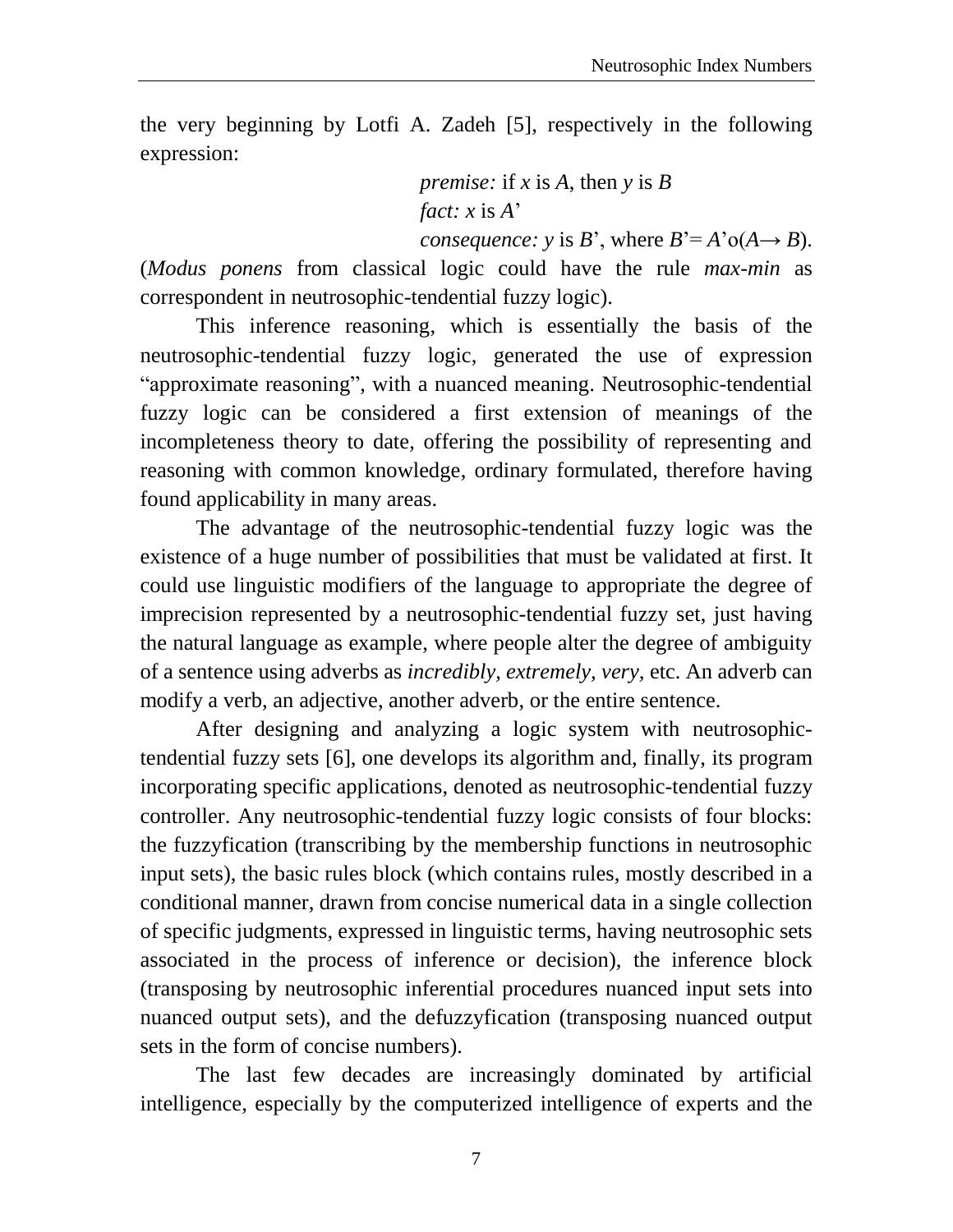expert-systems; alongside, the tendential-neutrosophic fuzzy logic has gradually imposed itself, being more and more commonly used in tendentialneutrosophic fuzzy control of subways and elevators systems, in tendentialneutrosophic fuzzy-controlled household appliances (washing machines, microwave ovens, air conditioning, so on), in voice commands of tendentialneutrosophic fuzzy types, like *up*, *land*, *hover*, used to drive helicopters without men onboard, in tendential-neutrosophic fuzzy cameras that maps imaging data in medical lens settings etc.

In that respect, a bibliography of theoretical and applied works related to the tendential-neutrosophic fuzzy logic, certainly counting thousands of articles and books, and increasing at a fast pace, proves the importance of the discipline.

## **3. Construction of Sets and Numbers of Neutrosophic Type in the Universe of Prices**

As it can be seen from almost all fields of science and human communication, natural language is structured and prioritized through logical nuances of terms. Valorisation of linguistic nuances through neutrosophictendential fuzzy logic, contrary to traditional logic, after which an object may belong to a set or may not belong to a set, allow the use with a wide flexibility of the concept of belonging [7].

Neutrosophic-tendential fuzzy numbers are used in practice to represent more precisely defined approximate values. For example, creating a budget of a business focused on selling a new technology, characterized by uncertainty in relation to the number of firms that have the opportunity to purchase it for a prices ensuring a certain profit of the producer, a price situated between 50 and 100 million lei, with the highest possible range in the interval situated somewhere between 70 and 75, provides, among other things, a variant to define concretely a neutrosophic-tendential fuzzy number *Z*, using the set of pairs (offered contractual price, possibility, or real degree of membership), that may lead to a steady price:  $Z = [(50, 0), (60, 0.5), (70, 1), (75, 1), (85;$ 0.5) (100, 0)].

Given that *X* represents a universe of discourse, with a linguistic variable referring to the typical inflation or to a slight *normal-upward* shift of the price of a product, in a short period of time and in a well-defined market,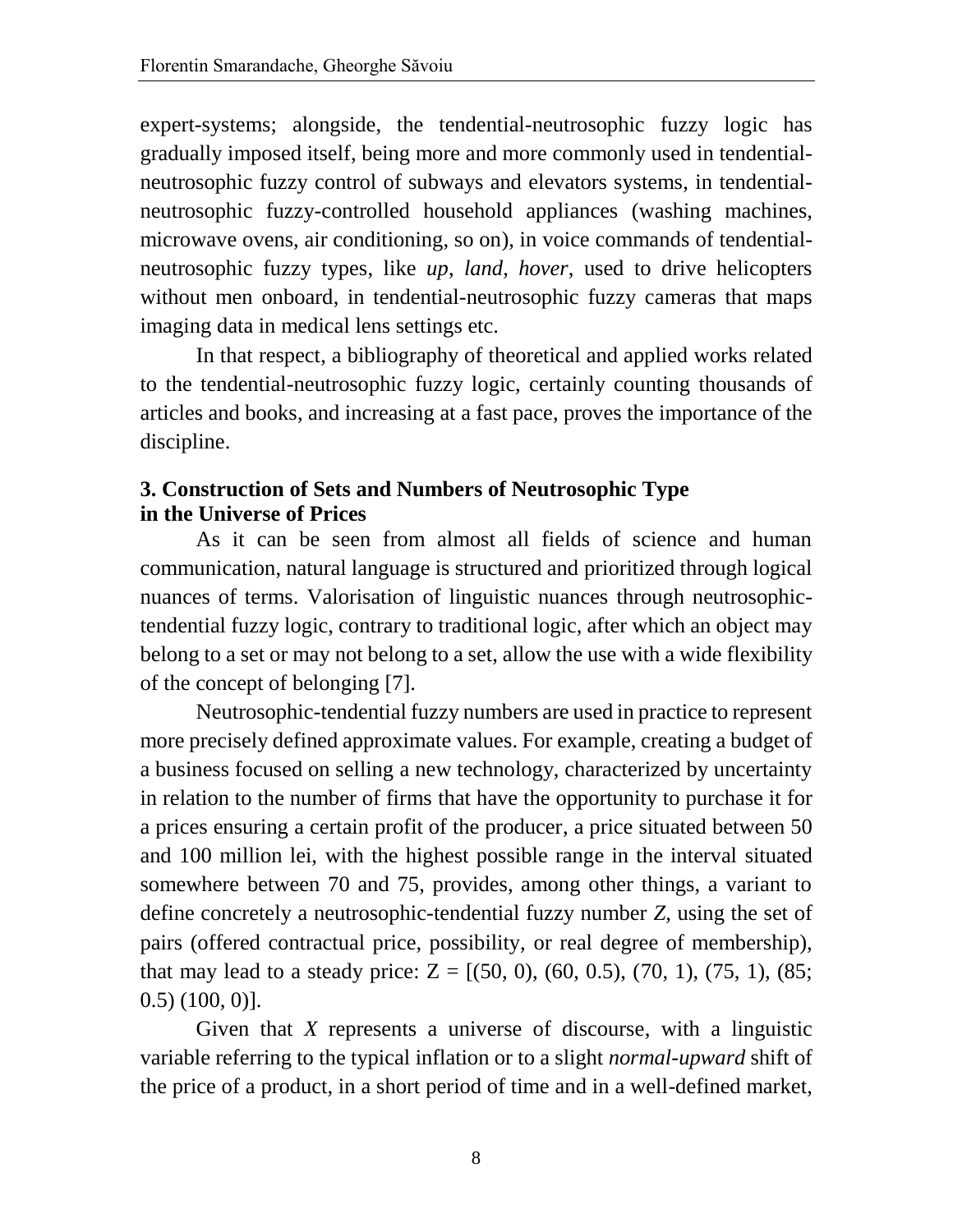specified by the elements *x*, it can be noted  $\Delta p$ , where  $\Delta p=(p_1-p_0)/p_0$ . In the following exemplification, the values of  $\Delta p$  are simultaneously considered positive for the beginning and also below 1 (it is not hypothetically allowed, in a short period of time, a price increase more than double the original price, respectively the values of  $\Delta p$  are situated in the interval between 0 and 1). A neutrosophic-tendential fuzzy set *A* of a universe of discourse *X* is defined or it is characterized by a function of belonging  $\mu A(x)$  or  $\mu A(\Delta p)$ , associating to each item x or  $\Delta p$  a degree of membership in the set *A*, as described by the equation:

$$
\mu A(x): X \to [0,1] \text{ or } \mu A(\triangle p): X \to [0,1]. \tag{1}
$$

To graphically represent a neutrosophic-tendential fuzzy set, we must first define the function of belonging, and thus the solution of spacial unambiguous definition is conferred by the coordinates x and  $\mu A(x)$  or  $\Delta p$ and  $\mu A$  ( $\Delta p$ ):

$$
A = \{ [x, \mu A(x)] \mid x \in [0,1] \}
$$

or  $A = \{ [\Delta p, \mu A (\Delta p)] | \Delta p \in [0,1] \}$  (2)

A finite universe of discourse  $X = \{x_1, x_2, ..., x_n\}$  or  $X = \{\Delta p_1, \Delta p_2, ..., \Delta p_n\}$ can redeem, for simplicity, a notation of type:

 $A = {\mu_1/x_1 + \mu_2/x_2 + ... + \mu_n/x_n},$ respectively

$$
A=\{\mu_l/\triangle p_1+\mu_l/\triangle p_2+...+\mu_n/\triangle p_n\}.
$$

For example, in the situation of linguistic variable "a slight increase in price," one can detail multiple universes of discourse, be it a summary one *X*  = {0, 10, 20, 100}, be it an excessive one *X* = {0, 10, 20, 30, 40, 50, 60, 70, 80, 90, 100}, the breakdowns being completed by membership functions for percentage values of variable  $\Delta p$ , resorting either to a reduced notation:

$$
A = [0/1 + 10 / 0.9 + 20 / 0.8 + 100 / 0],
$$

or to an extended one: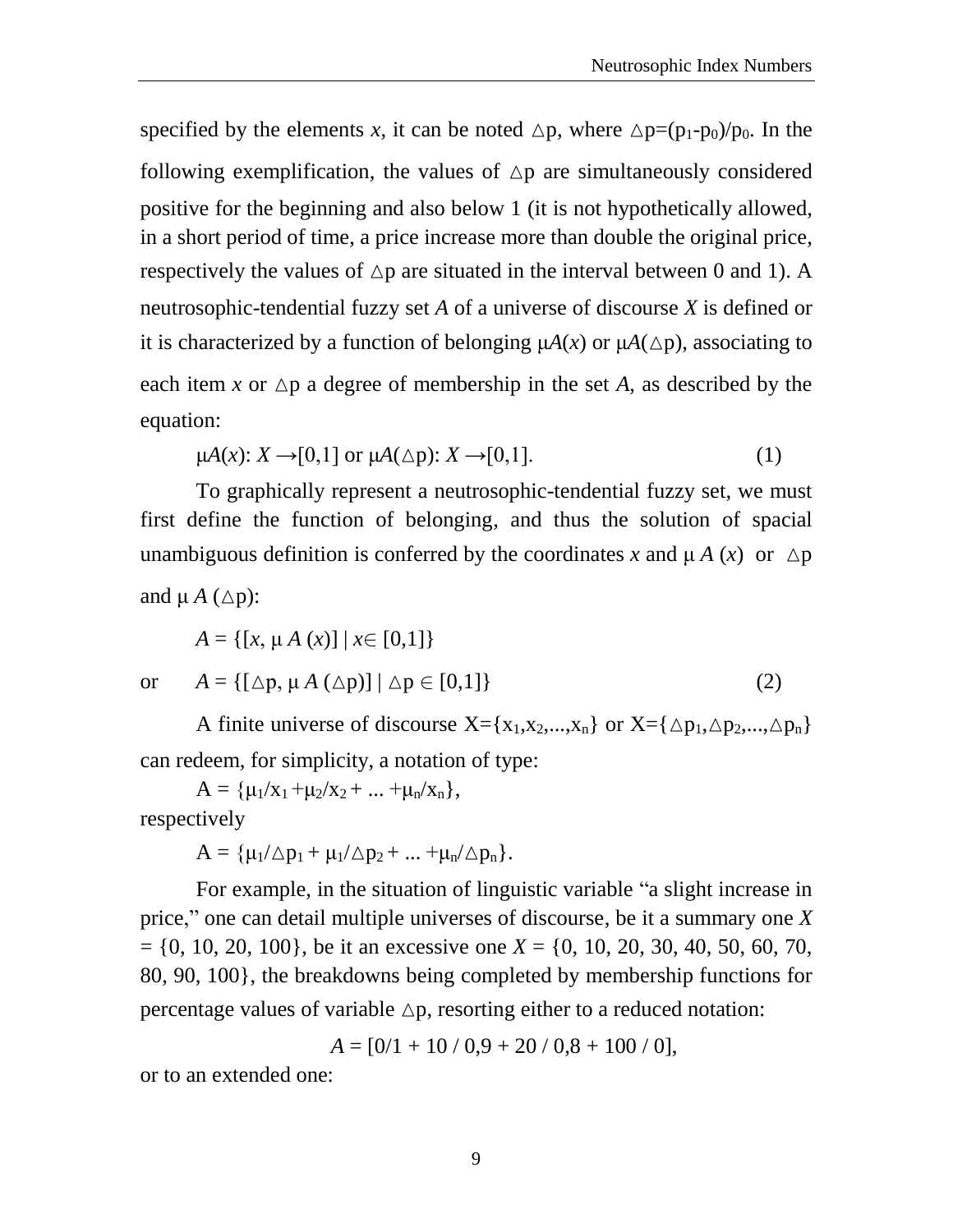$$
A = [0/1 + 10/0.9 + 20/0.8 + 30/0.7 + 40/0.6 + 50/0.5 + 60/0.4 + 70/0.3 + 80/0.2 + 90/0.1 + 100/0].
$$

The meaning of this notations starts with inclusion in the slight increase of a both unchanged price, where the difference between the old price of 20 lei and the new price of a certain product is nil, thus the unchanged price belonging 100% to the set of "slight increase of price", and of a changed price of 22 lei, where  $\Delta p = (p_1 - p_0) / p_0 = 0,1$  or 10%, therefore belonging 90% to the set of "slight increase of price", … , and, finally, even the price of 40 lei, in proportion of 0% (its degree of belonging to the analyzed set being 0).

Let us represent graphically, in a situation of a summary inflationary discourse:



*Graphic 1.* Neutrosophic-tendential summary or abruptly described fuzzy set.

or in a situation of an excessively nuanced inflationary discourse:



*Graphic 2.* Neutrosophic-tendential excesively described fuzzy set.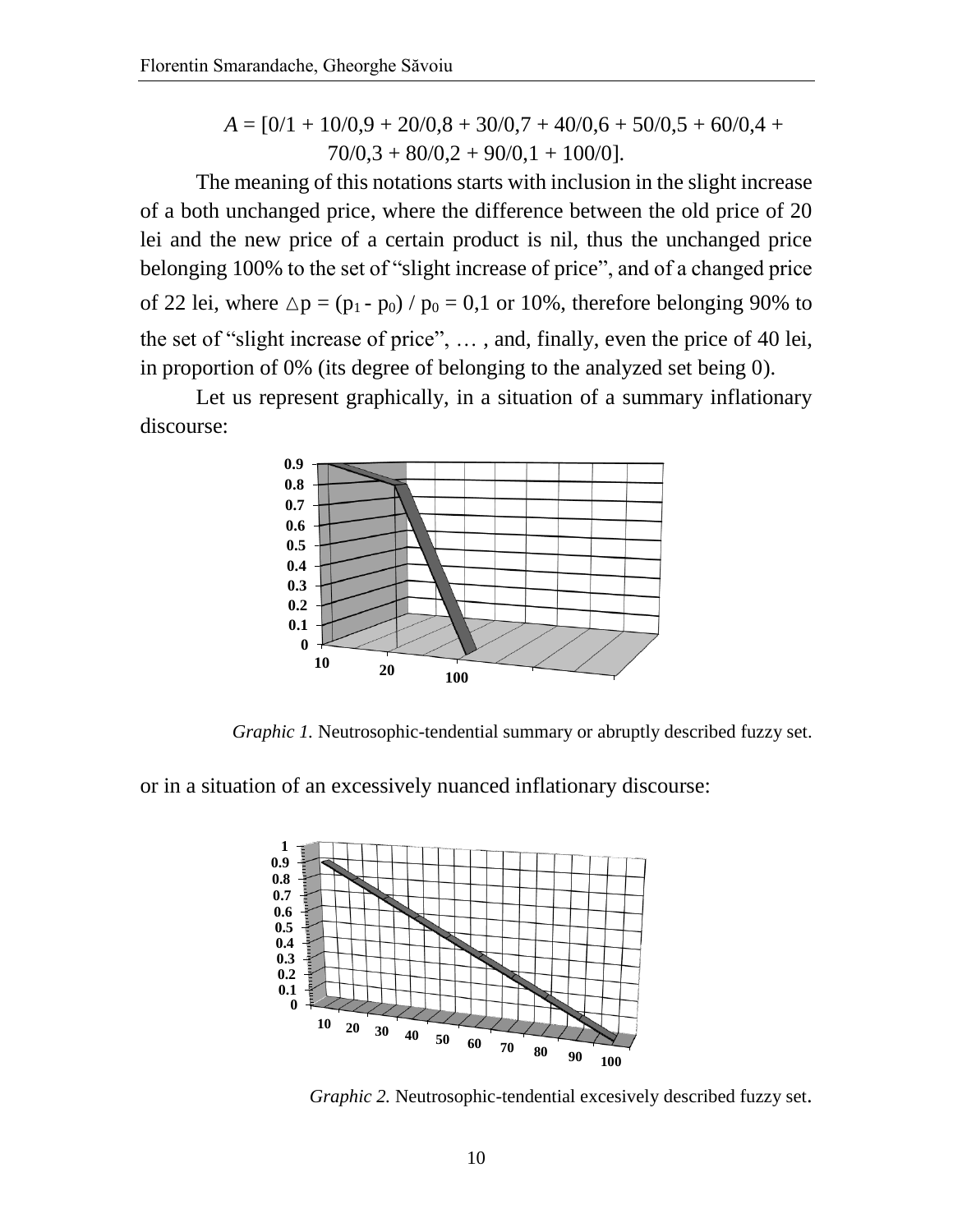To define a neutrosophic number, some other important concepts are required from the theory of neutrosophic set:

> the *support* of *A* or the strict subset of *X,* whose elements have nonzero degrees of belonging in *A*:

 $supp(A) = \{x \in X \mid \mu A(x) > 0\}$ 

$$
\text{or} \qquad \text{supp}(A) = \{ \Delta p \in X \mid \mu A \ (\Delta p) > 0 \}, \tag{3}
$$

■ the *height* of *A* or the highest value of membership function [8]:  $h(A) = \sup \mu A(x)$ , where  $x \in X$ 

or 
$$
h(A) = \sup \mu A(\Delta p)
$$
, where  $\Delta p \in X$ , (4)

■ the *nucleus* of *A* or the *strict subset* of *X*, whose elements have unitary degrees of belonging in *A*:

$$
n(A) = \{x \in X \mid \mu A(x) = 1\}
$$

or 
$$
n(A) = \{ \Delta p \in X \mid \mu A (\Delta p) = 1 \},
$$
 (5)

 $\blacksquare$  the *subset A of subset B* of neutrosophic-tendential fuzzy type: for *A* and *B* neutrosophic subsets of *X*, A becomes a *subset of B*

if  $\mu A(X) \leq \mu B(X)$ , in the general case of any  $x \in X$ , (6)

**neutrosophic-tendential fuzzy subsets equal to X or**  $A = B \Leftrightarrow \mu$  $A(X) = \mu B(X)$ , if  $A \subset B$  si  $B \subset A$ . (7)

The first three operations with neutrosophic-tendential fuzzy set according to their importance are broadly the same as those of classical logic (reunion, intersection, complementarity etc.), being defined in the neutrosophic-tendential fuzzy logic by characteristic membership functions. If A and B are two fuzzy or nuanced neutrosophic-tendential subsets, described by their membership functions  $\mu A(x)$  or  $\mu B(x)$ , one gets the following results:

- a. The neutrosophic-tendential fuzzy *reunion* is defined by the membership function:  $\mu AUB(x) = max[\mu A(x), \mu B(x)];$
- b. The neutrosophic-tendential fuzzy *intersection* is rendered by the expression:  $\mu A \cap B(x) = min[\mu A(x), \mu B(x)]$ ;
- c. The neutrosophic-tendential fuzzy *complementarity* is theoretically identic with the belonging function:  $\mu B(x) = 1 - \mu B(x)$ .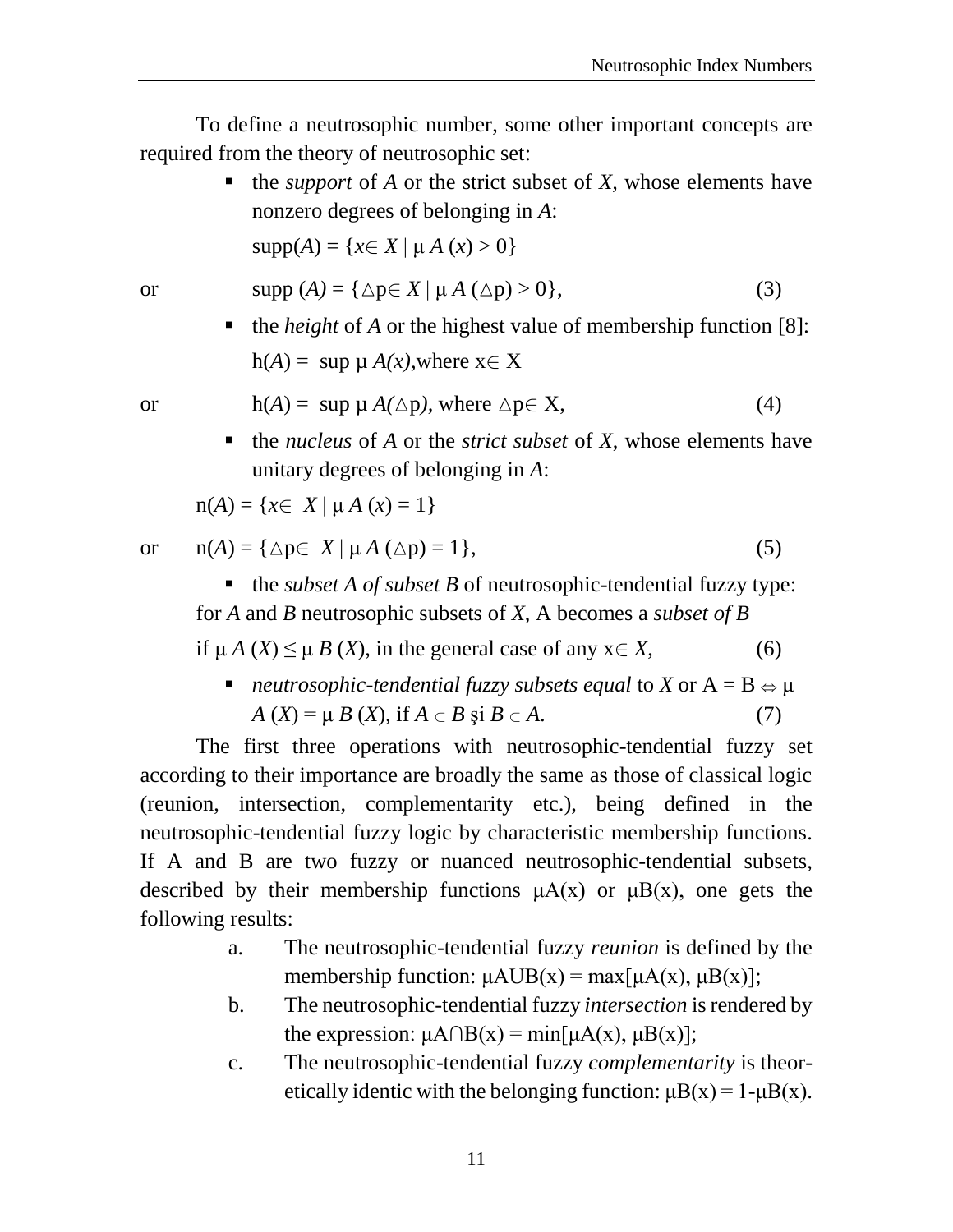The neutrosophic-tendential fuzzy logic does not respect the classical principles of excluded middle and noncontradiction. For the topic of this article, a greater importance presents the arithmetic of neutrosophic-tendential fuzzy numbers useful in building the neutrosophic indexes and mostly the interpret indexes.

The neutrosophic-tendential fuzzy numbers, by their nuanced logic, allow a more rigorous approach of indexes in general and, especially, of interpreter indexes and price indexes, mathematically solving a relatively arbitrary linguistic approach of inflation level.

The arguments leading to the neutrosophic-type indexes solution are:

1. The inflation can be corectly defined as the rate of price growth  $(\Delta p)$ ,

in relation to either the past price, when  $\Delta p = (p_1-p_0) / p_0$ , or an average price, and then  $\Delta p = (p_1-p_m) / p_m$  (the index from which this rate will be extracted, just as inflation is extracted from IPCG as soon as it was quantified, will be a neutrosophic-type index number purely expressing a mathematical coefficient).

- 2. The denominator or the *reference base* of statistical index, from which the rate defining the inflation is extracted, is the most important value; the optimal choice acquires a special significance, while the numerator *reported level* of statistical index is the signal of variation or stationarity of the studied phenomenon. Similarly, in the nuanced logic of neutrosophic-tendential fuzzy numbers, the denominator value of  $\Delta p$  (either p<sub>0</sub>, or p<sub>m</sub>) still remains essential, keeping the validity of the index paradox, as a sign of evolution or variation, to be fundamentally dependent on denominator, although apparently it seems to be signified by the nominator.
- 3. The prices of any economy can be represented as a universe of discourse *X*, with a linguistic variable related to typical inflation or to a slight *normal-upward* shift of a product price, in a short period of time and in a well-defined market, specified by the elements *x*, the variable being denoted by  $\triangle p$ , where  $\triangle p = (p_1-p_0) / p_0$  or  $\triangle p = (p_1-p_m)$ /  $p_m$ .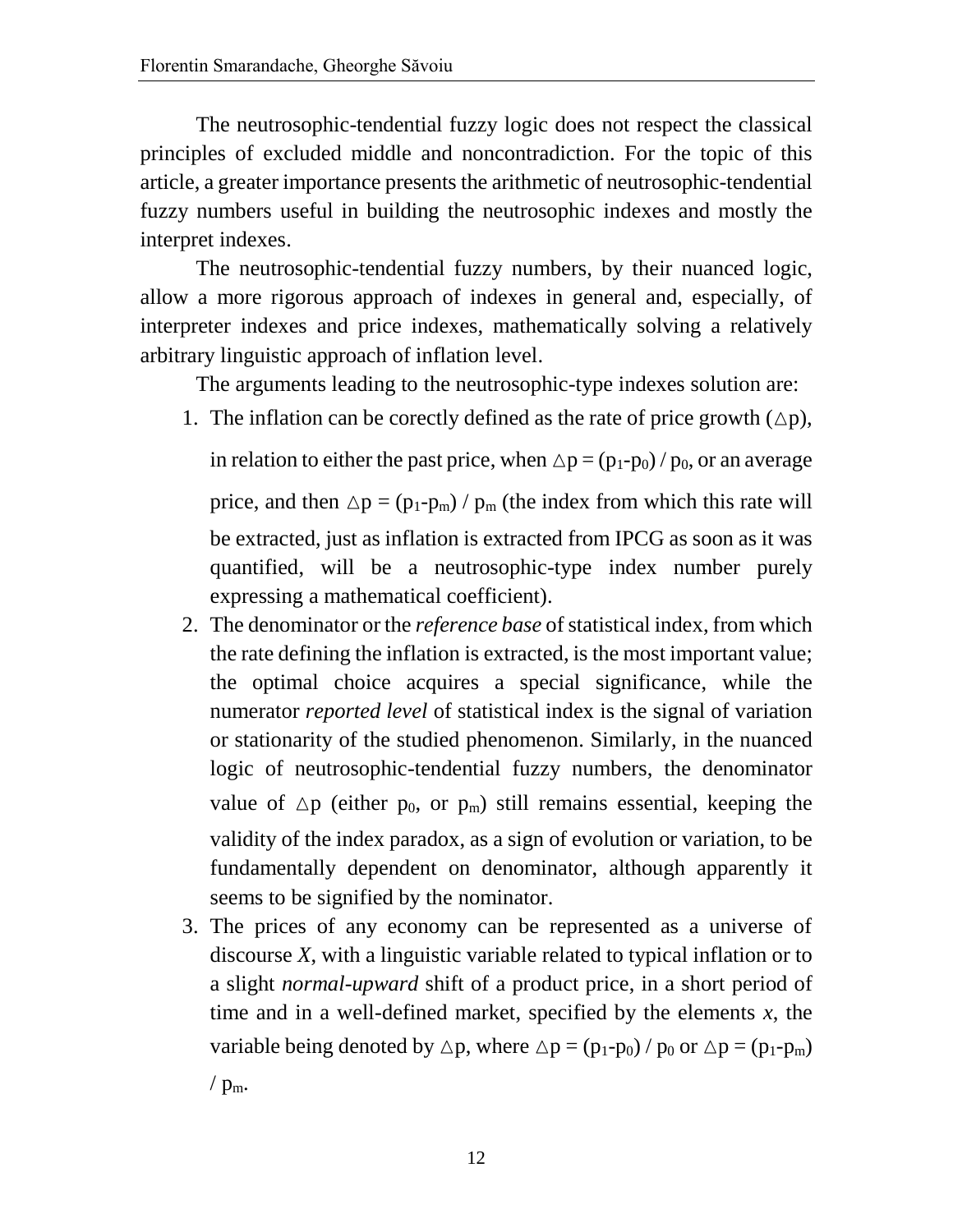- 4. The values of  $\Delta p$  can be initially considered both positive and negative, but still smaller than 1. This is normal and in fact a price increase more than double the original price can not even be admitted in a short interval of time (usually a decade or a month), respectively the values of  $\Delta p$  are initially placed in the interval between -1 and 1, so that in the end  $\Sigma \Delta p/n$ , where *n* represents the number of registered prices, the overwhelming majority of real cases to belong to the interval [0;1].
- 5. All operations generated by the specific arithmetic of constructing a neutrosophic number or a neutrosophic-type index are possible in the nuanced logic of neutrosophic numbers, finally being accepted even negative values or deflation processes (examples 1 and 2).
- 6. The *equations* with neutrosophic-tendential fuzzy numbers and the *functions* specified by neutrosophic-tendential fuzzy numbers offer a much better use in constructing the hedonic functions – that were the relative computing solution of price dynamics of new products replacing in the market the technologically obsolete products, a solution often challenged in contemporary statistics of inflation. Example 3 resolves more clearly the problem of products substitution due to new technologies, but placing the divergences in the plane of correctness of the functions specified by neutrosophic numbers, regarding the measurement of price increases or of inflationary developments.
- 7. Some current calculation procedures capitalize the simplified notation  $A = { \mu_1 / x_1 + \mu_2 / x_2 + ... + \mu_n / x_n },$

respectively  $A = \{\mu_1/\Delta p_1 + \mu_1/\Delta p_2 + \ldots + \mu_n/\Delta p_n\}.$ 

Even the calculation formula of IPCG of Laspeyres type constitutes a way to build an anticipation method of constructing neutrosophictendential fuzzy numbers. Thus IPCG =  $\frac{\sum I^{p}(p_0 q_0)}{\sum I^{p}(q_0 q_0)}$  $(p_0 q_0)$ Σ Σ , where  $\frac{(p_0 q_0)}{\Sigma (p_0 q_0)} = C_p$ where  $I^p$  = the index of month *t* compared to the average price and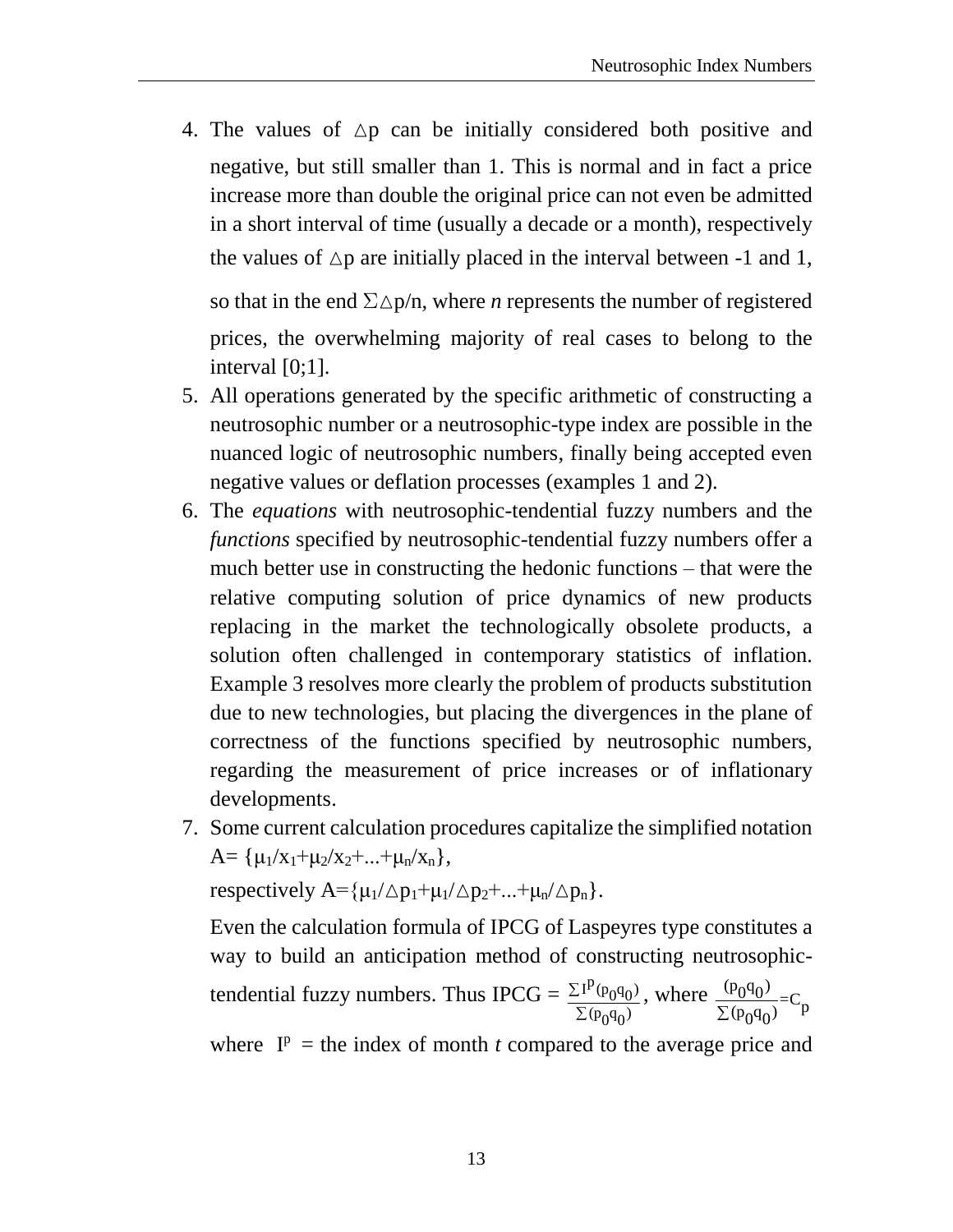$C_p$  = weighting coefficient, finally becomes IPCG =  $\Sigma I^{p}C_p$ , for each

item or group of expenditures being required the values  $\Delta p$  and  $C_p$ .

## **4. Index Numbers or Statistical Indexes**

In Greek, *deixis* means "to indicate", which makes the indicator to be that *which indicates* (etymologically). An indicator linguistically defines the situation, the time and the subject of an assertion. The concept of linguistic indicator becomes indicial exclusively in practical terms, respectively the pragmatism turns an indicator into an index as soon as the addressee and the recipient are clarified. The indicial character is conferred by specifying the addressee, but especially the recipient, and by determining the goals that created the indicator. The indicial is somehow similar to the symptom or to the syndrome in an illness metaphor of a process, phenomenon or system, be it political, economic or social.

The symptom or the factor analysis of illness coincides with its explanatory fundamental factor, and a preventive approach of the health of a process, a phenomenon or a system obliges to the preliminary construction of indexes. The index is also a specific and graphic sign which reveals its character as iconic or reflected sign. The iconicity degree or the coverage depth in specific signs increases in figures, tables, or charts, and reaches a statistical peak with indexes. The statistical index reflects more promptly the information needed for a correct diagnosis, in relation to the flow chart and the table. The systemic approach becomes salutary. The indexes, gathered in systems, generates the systematic indicial significance, characterized by:

- **i** in-depth approach of complex phenomena,
- temporal and spatial ongoing investigation,
- diversification of recipients,
- extending intension (of sense) and increasing the extension coverage (of described reality),
- **F** gradual appreciation of development,
- motivating the liasons with described reality,
- ensuring practical conditions that are necessary for clustering of temporal primary indexes or globalization of regional indexes,
- diversification of addressees (sources) and recipients (beneficiaries),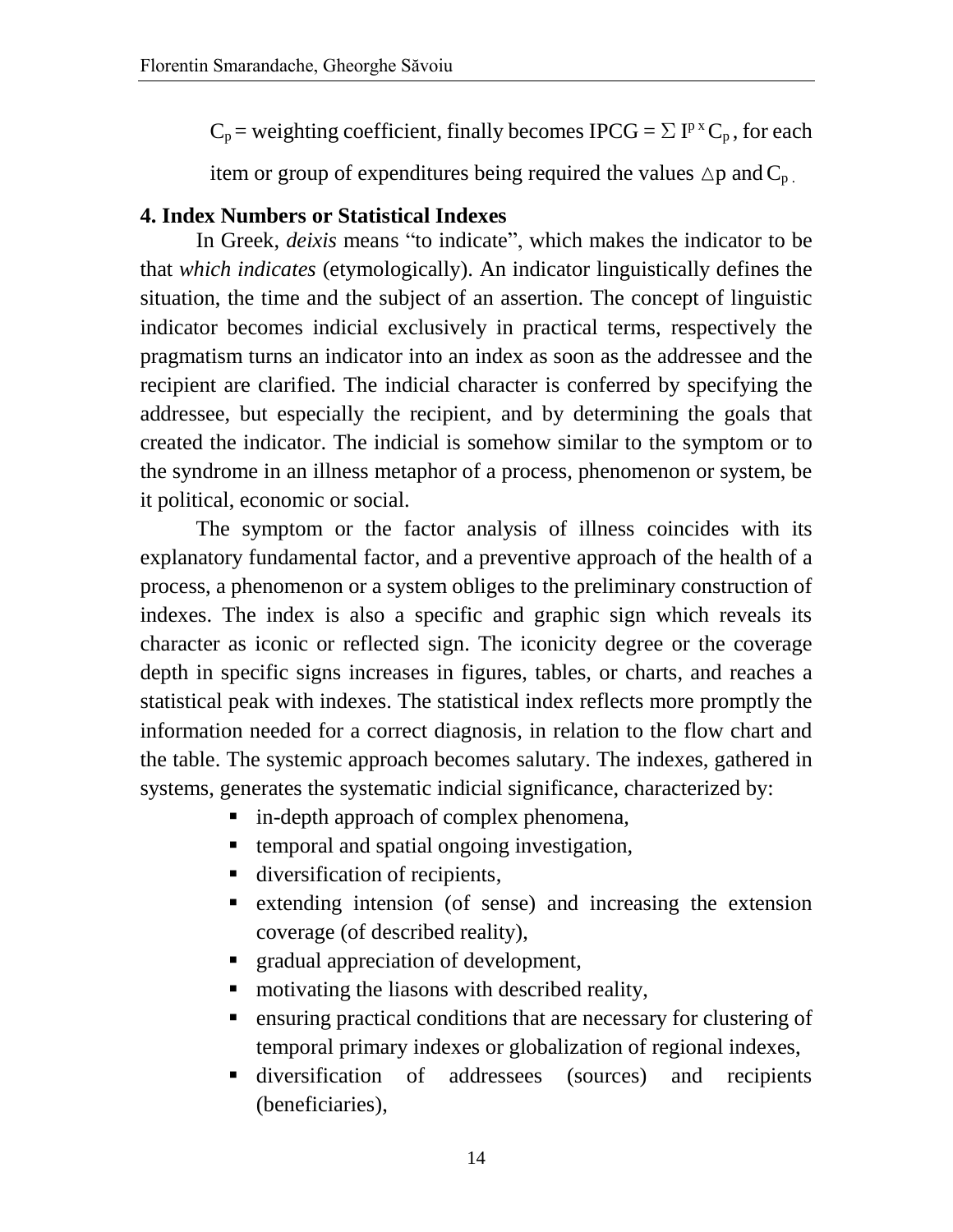- Ilimiting restrictions of processing,
- continued expansion of the range of phenomena and processes etc.

The complexity and the promptness of the indicial overpass any other type of complexity and even promptness.

After three centuries of existing, the index method is still the method providing the best statistical information, and the advanced importance of indexes is becoming more evident in the expediency of statistical information. The assessments made by means of indexes offer qualitatively the pattern elements defining national economies, regional or community and, ultimately, international aggregates. Thinking and practice of the statistical work emphasize the relevance of factorial analysis by the method of index, embodied in the interpreter (price) indexes of inflation, in the efficient use of labor indexes etc. Because the favorite field of indexes is the economic field, they gradually became key economic indicators. The indexes are used in most comparisons, confrontations, territorial and temporal analysis – as measuring instruments. [9]

Originating etymologically in Greek *deixis,* which became in latin *index,* the index concept has multiple meanings, e.g. *index, indicator, title, list, inscription*. These meanings have maintained and even have enriched with new one, like *hint, indication, sign*. The statistical index is accepted as method, system, report or reference, size or relative indicator, average value of relative sizes or relative average change, instrument or measurement of relative change, pure number or adimensional numerical expression, simplified representation by substituting raw data, mathematical function or distinctive value of the axiomatic index theory etc.

Defined as *pure number* or adimensional numerical expression, the index is a particular form of "numerical purity", namely of independence in relation to the measurement unit of comparable size. The term "index" was first applied to dynamic data series and is expressed as a relative number. Even today, it is considered statistically an adimensional number, achieved in relation either to two values of the same simple variable corresponding to two different periods of time or space, or to two sizes of a complex indicator, whose simple sizes are heterogeneous and can not be directly added together. The first category is that of individual (particular or elementary) indexes, and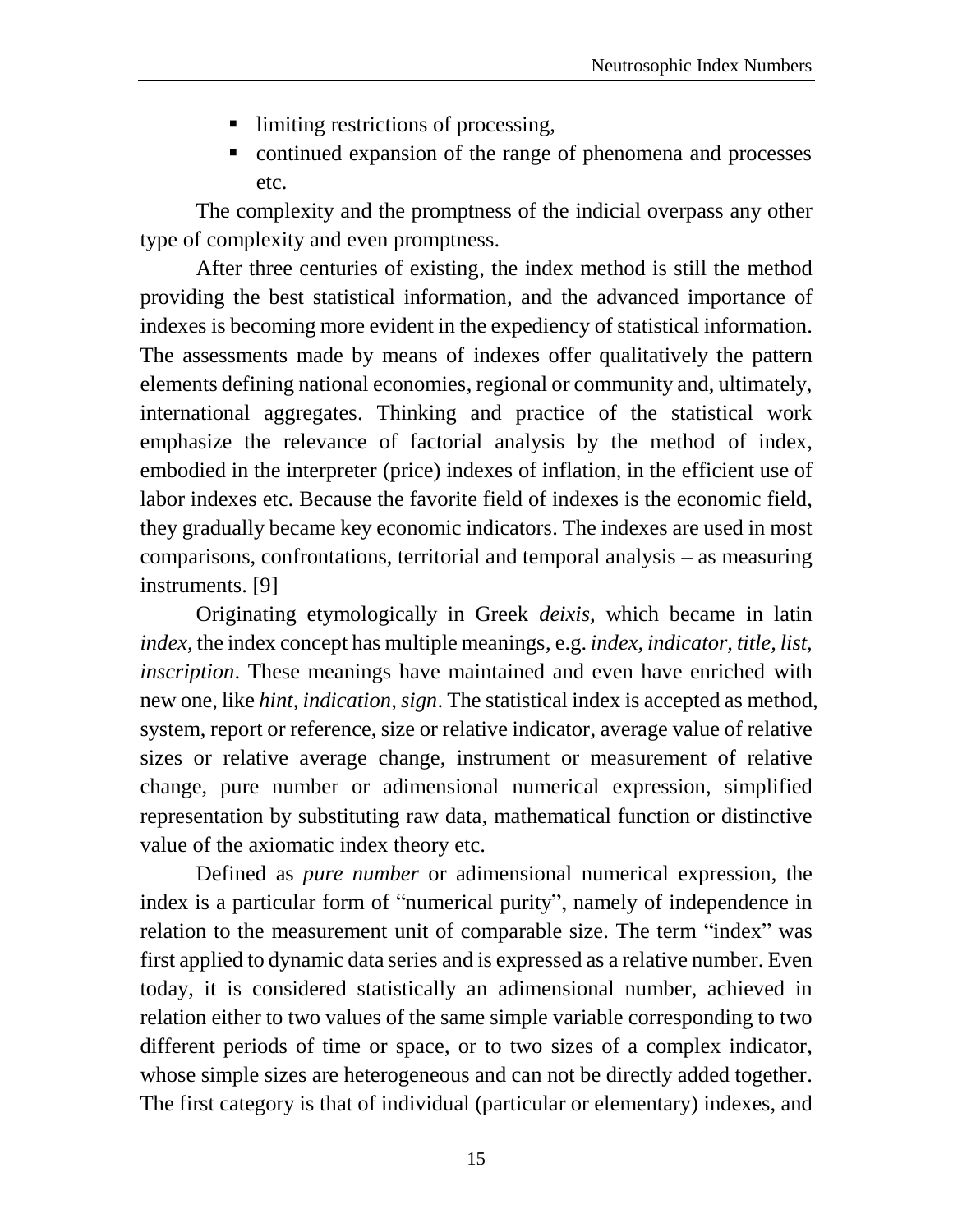the second, known as synthetic or group indexes category, which is indeed the most important. Considered as a variation scheme of a single or of multiple sizes or phenomena, the index is a simplified representation by substituting raw data by their report, aimed at rebuilding the evolution of temporal and spatial observed quantities. Whenever a variable changes its level in time or space, a statistical index is born (Henri Guitton). Approached as statistical and mathematical function, the index generated a whole axiomatic theory which defines it as an economic measure, a function  $F: D \rightarrow \mathbb{R}$ , which projects a set or a set *D* of economic interest goals (information and data) into a set or a set of real numbers ℝ, which satisfies a system of relevant economic conditions – for example, the properties of monotony, homogeneity or homothety or relative identity (Wolfgang Eichhorn).

Thus, the concept of "index" is shown by a general method of decomposition and factorial analysis; it is used in practice mainly as system. The index is defined either as a report or a reference which provides a characteristic number, or as synthetic relative size, either as relative indicator (numerical adimensional indicator), or as pure number, either in the condensed version as the weighted average of relative sizes or the measure of the average relative change of variables at their different time moments, different spaces or different categories, and, last but not least, as a simplified mathematical representation, by substituting the raw data by their report through a function with the same name – index function - respectively  $F: D$  $\rightarrow \mathbb{R}$ , where  $F(z_1, z_2, ..., z_k) = z_1/z_2$ , with z representing a specific variable and *D* the set of goals, information and data of (economic) interest, and ℝ is the set of real numbers. [10]

The above mentioned properties means the following:

#### $\rightarrow$  MONOTONY **(A)**

An index is greater than the index of whose variables resultative vector is less than the initial index vector, all other conditions being constant:

 $z_1 / z_2 > x_1 / x_2 \Rightarrow F(\underline{z}) > F(x)$ or:  $z_1$  **7**  $\rightarrow$   $F(z)$  is strictly increasing

 $Z_2 \rightarrow F(z)$  is strictly decreasing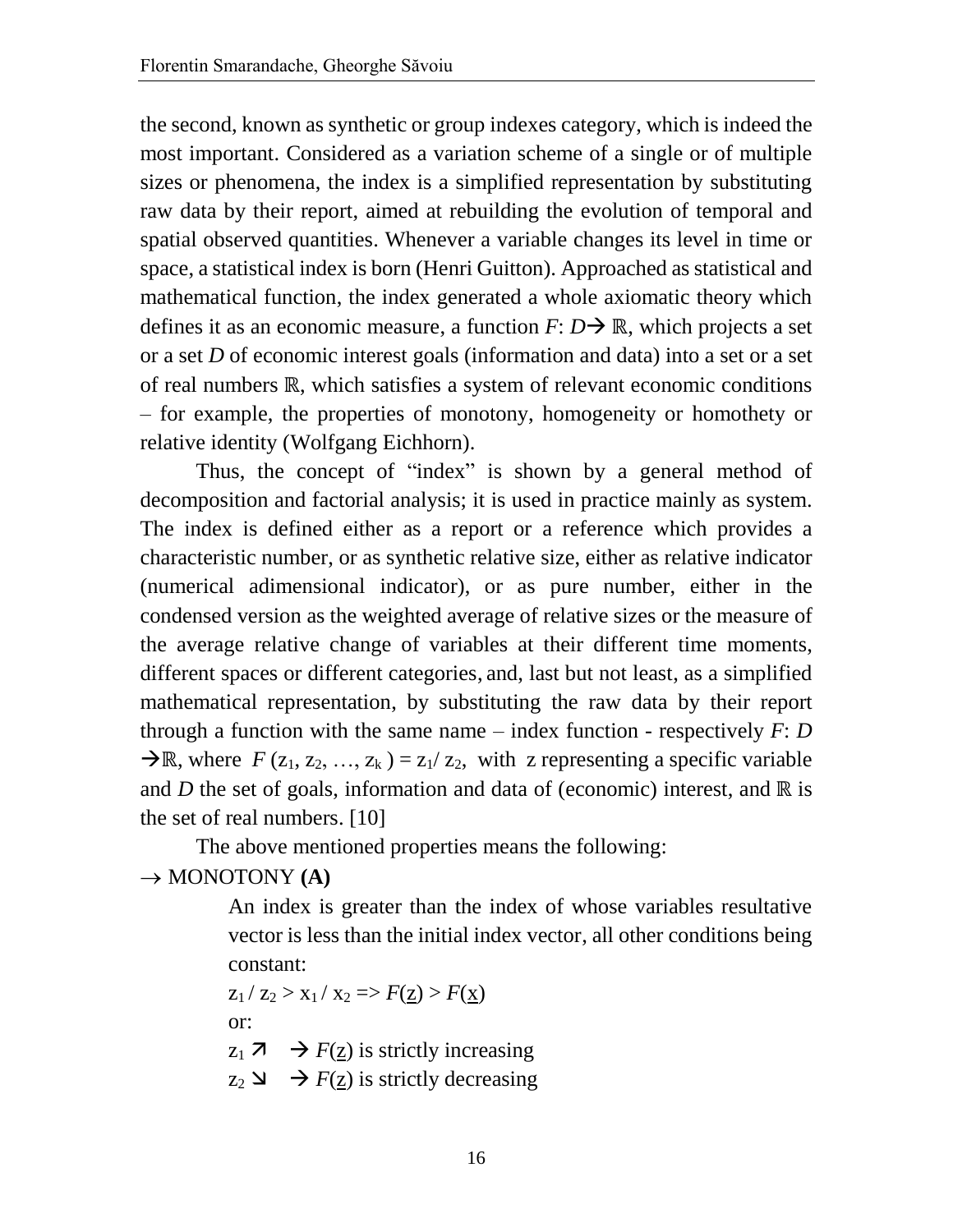$z_i = ct \implies F(\underline{z})$  is constant, where  $i = \overline{3k}$ 

(where z is the vector of objective economic phenomenon, and z a correspondent real number)

#### $\rightarrow$  HOMOGENEITY **(A)**

If all variables "z" have a common factor  $\lambda$ , the resulting index *F*  $(\lambda \underline{z})$  is equal to the product of the common factor  $\lambda$  and the calculated index, if a multiplication factor  $\lambda$  is absent.

- *of 1st degree* (cu referire la z<sub>1</sub>)

$$
F(\lambda z_1, z_2, ..., z_k) = \lambda F(\underline{z})
$$
 for any  $z > 0$  and  $\lambda > 0$ 

- *of "zero" degree*

 $F(\lambda z) = F(z)$  for any  $\lambda > 0$ 

## → **IDENTITY (A)** ("STATIONARY")

If there is no change of variables  $(z_1 = z_2)$ , the index is uniform or stationary regardless of other conditions.

 $F(1, 1, z_3, \ldots, z_k) = 1$  for any  $z_3, \ldots, z_k$  (for description simplification of *F*, we considered  $z_1 = z_2 = 1$ )

#### $\rightarrow$  ADDITIVITY **(T)**

If the variable z is expressed in terms of its original value through an algebraic sum  $(z_1 = z_2 + \overline{z})$ , the new index  $F(z_2 + \overline{z})$  is equal to the algebraic sum of generated indexes  $F(z_2) + F(\bar{z})$ 

 $F(z_2 + \bar{z}) = F(z_2) + F(\bar{z})$ 

 $\rightarrow$  MULTIPLICATION (**T**)

If the variable z is multiplied by the values  $(\lambda_1, \dots, \lambda_k) \in \mathbb{R}_+$ , than the resulting index F ( $\lambda_1 z_1, \lambda_2 z_2, \ldots, \lambda_k z_k$ ) is equal to the product between the differentially multiplied variable  $z(\lambda_1, \ldots, \lambda_k)$  and the initial index  $F(z)$ 

$$
F(\lambda_1 z_1, \ldots, \lambda_k z_k) = z(\lambda_1, \ldots, \lambda_k) F(\underline{z}),
$$
  
where  $\lambda_i \in \mathbb{R}_+$  and  $i = \overline{1 k}$ 

## $\rightarrow$  QUASILINEARITY **(T)**

If  $a_1, a_2, \ldots, a_k$  and b are real constant, and  $a_1, a_2, \ldots, a_k \neq 0$ , and given the continuous and strictly monotone function f:  $\mathbb{R}_+$   $\rightarrow \mathbb{R}$ , having the inverse function  $f^{-1}$ , it verifies the relation:

$$
F(z) = f^{-1}[a_1f(z_1) + a_2f(z_2) + \ldots + a_kf(z_k) + b]
$$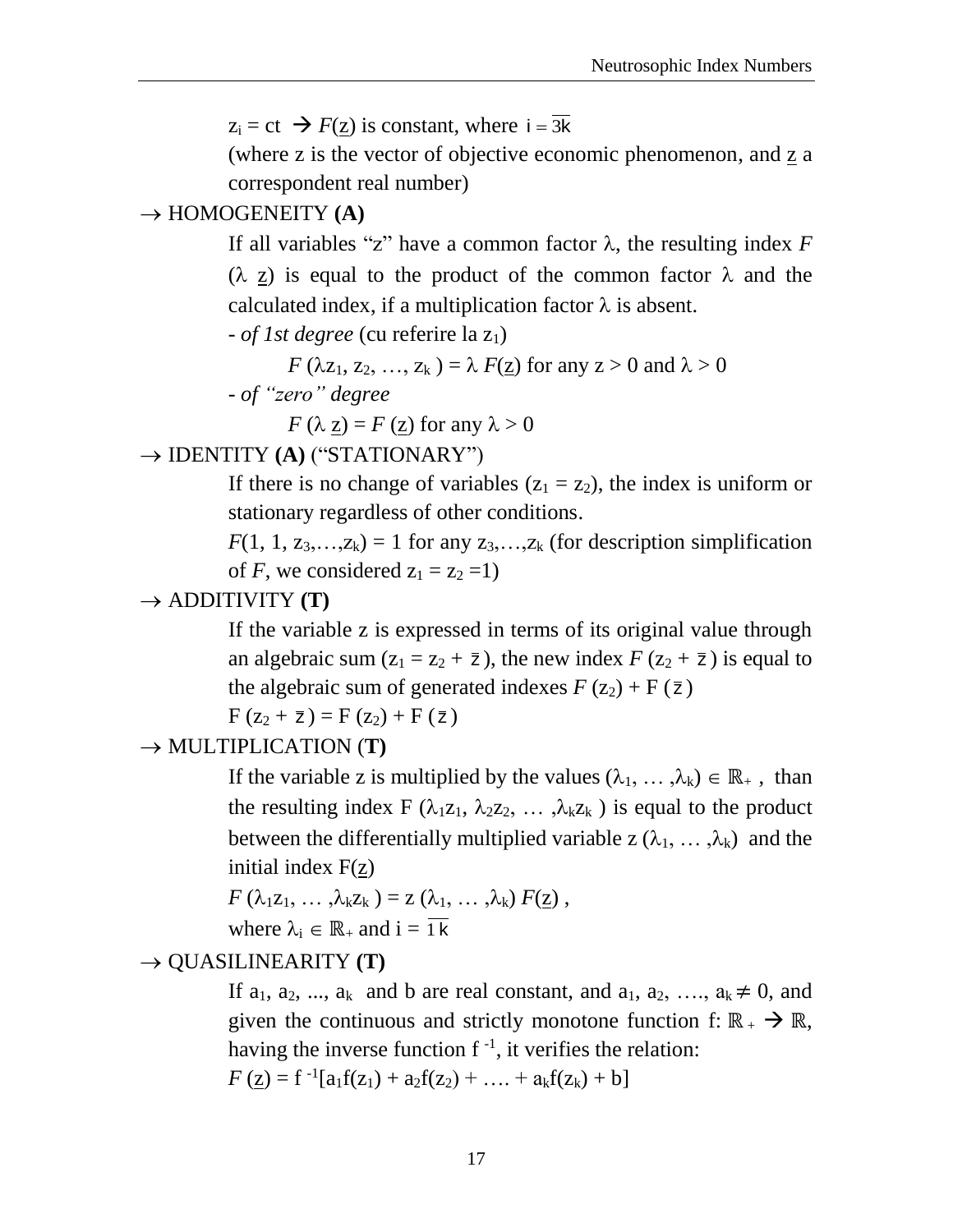# $\rightarrow$  DIMENSIONALITY **(A)**

If all variables  $z_1$  and  $z_2$  are multiplied by a certain factor  $\lambda$ , the resulting index is equal to the initial index, as the case of the multiplying by  $\lambda$  would not have been existed.

$$
F(\lambda z_1, \lambda z_2, ..., \lambda z_k) = \frac{\lambda}{\lambda} F(\underline{z}) = F(\underline{z}),
$$
 for any  $z > 0$  and  $\lambda > 0$ 

# → **INTERIORITY (T)** ("AVERAGE VALUE")

The index  $F(\underline{z})$  should behave as an average value of individual indicices, being inside the interval of minimum and maximum value

$$
min\Biggl\{\frac{z_{_{1i}}}{z_{_{2i}}}\Biggr\}\leq F(\underline{z})\leq max\Biggl\{\frac{z_{_{1i}}}{z_{_{1i}}}\Biggr\}
$$

# $\rightarrow$  MEASURABILITY **(A)**

The index *F*(z) is independent, respectively it is unaffected by the measurement units in which the variables are denominated

$$
F\left(\frac{Z_1}{\lambda_1},\ldots,\frac{Z_K}{\lambda_K};\lambda_1Z_1,\ldots,\lambda_kZ_k\right)=F(z_1,z_2,\ldots,z_k)=F(\underline{z})
$$

# $\rightarrow$  PROPORTIONALITY **(T)**

(Homogeneity of 1st degree of a stationary initial index)

If an index is in the state of identity, respectively  $F(1, 1, z_3, \ldots, z_k) =$ 1 for any  $z_3, \ldots, z_k$ , the proportional increase of variable  $z_1$  by turning it from to  $\lambda$  lead to a similar valure of the obtained index  $F(\lambda, 1, 1)$  $z_3,...,z_k$ ) =  $\lambda$  (where  $\lambda \in \mathbb{R}_+$ )

# REVERSIBILITY **(T)** (ANTISYMMETRY AND SYMMETRY)

Considered as an axiom, the reversibility implies a double interpretation:

- the reversibility temporal or territorial approach generates an antisymmetry of Fisher type, respectively the index calculated as a report between the current period level or the compared space and the period level or reference space must be an inverse amount of the calculated index as report between the period level or reference space and the current period level or the compared space:

$$
F(z_1, z_2, ..., z_k) \cdot \frac{1}{F(z_2, z_1, ..., z_k)} = 1
$$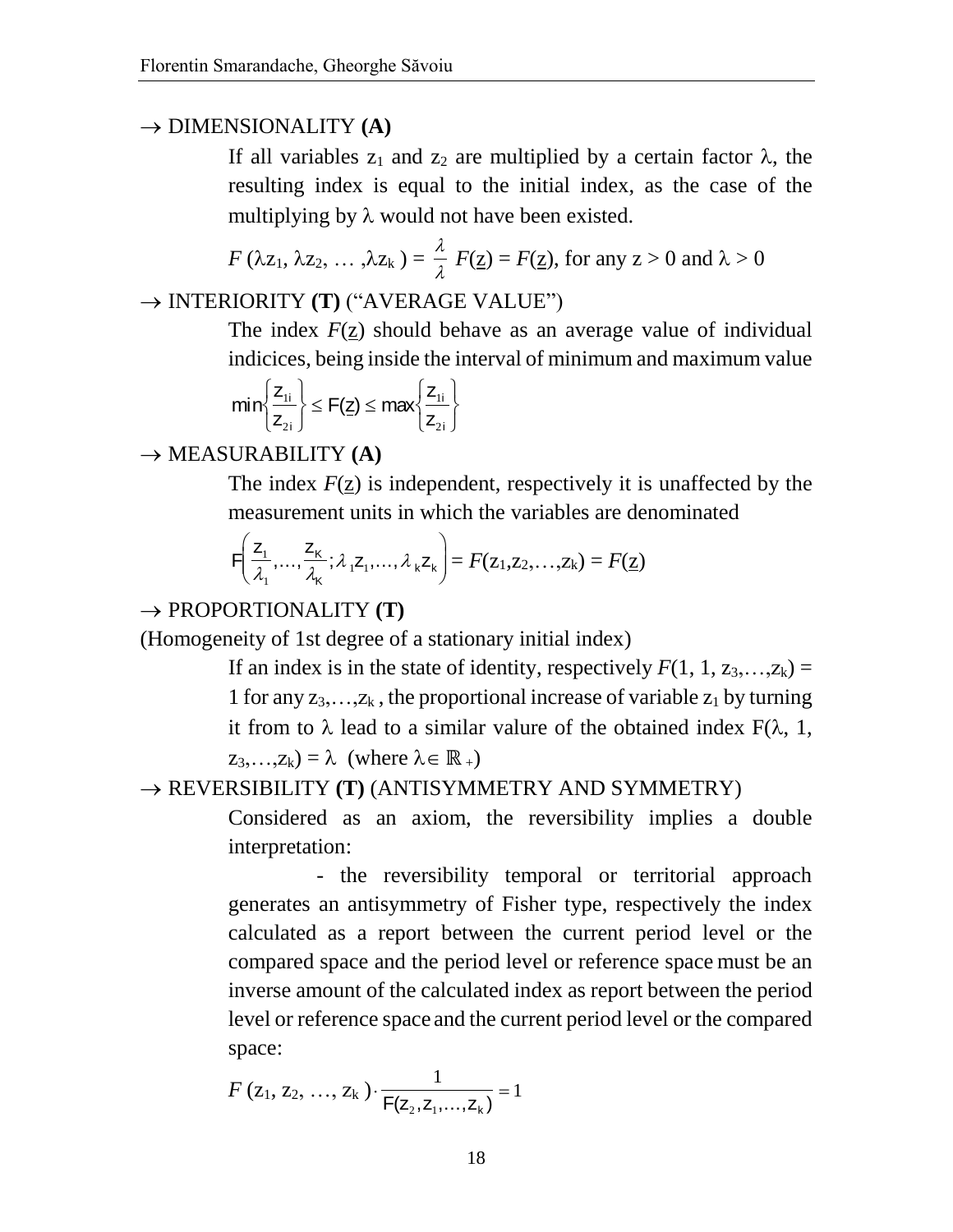- the factorial approach generates a symmetry of Fisher type, respectively, if the phenomenon was split into qualitative and quantitative factors  $(z_1 = \Sigma n_1 \theta_1$  and  $z_2 = \Sigma n_0 \theta_0$ , changing index factors does not modify the product of new indexes (symmetry of "crossed" indexes)

$$
\left(\frac{\sum n_i \theta_i}{\sum n_i \theta_0} \cdot \frac{\sum n_i \theta_0}{\sum n_0 \theta_0} = \frac{\sum n_i \theta_1}{\sum n_0 \theta_0}\right)
$$

→ CIRCULARITY **(T)** (TRANZITIVITY OR CONCATENATION)

The product of successive indexes represents a closed circle, respectively an index of the first level reported to the top level of the variable.

 $F(z_1, z_2, ..., z_k) \cdot F(z_2, z_3, ..., z_k) \cdot F(z_{i-1}, z_i, ..., z_k) = F(z_1, z_i,$  $\ldots, Z_k$ )

→ DETERMINATION **(T)** (CONTINUITY)

If any scalar argument in  $F(z_1, z_2, ..., z_k)$  tends to zero, then  $F(z)$ tends as well to a unique positive value of a real number (all other variable-dependent values).

# → AGGREGATION **(A)** (INDEX OF INDEXES)

The index of a set of variables is equal to an aggregated index when it is derived from indexes of each group sizes. Let all sizes:  $z_n =$  $F(z_1, z_2, \ldots, z_n)$  be partial indexes; the index *F* is aggregative if  $F_n(z)$  $= F\tilde{a}F(z_1, z_2, \ldots, z_n)\hat{a}.$ 

 $\rightarrow$  EXPANSIBILITY **(A)** (- specific to aggregate indexes)

 $F_n(\underline{z}) < F_{n+1} (\underline{z}, 0)$ 

PRESERVING THE VALUE INDEX *(Theorem)*

The aggregated index, written in the form of average index, which corresponds to a value index equal to the real value index, preserves the value index.

UNICITY *(Theorem)*

An index *F* is not accepted as unique index if there exists two indexes  $F_1 \neq F_2$  such that:

indexes 
$$
F_1 \neq F_2
$$
 such that:  
\n
$$
F(z_1, z_2, ..., z_k) = \begin{cases} F_1 & \text{for } k \in K_1, \text{where } K_1, K_2 \in N \ \ i \ k = \overline{1K} \\ F_2 & \text{for } k \in K_2 \end{cases}
$$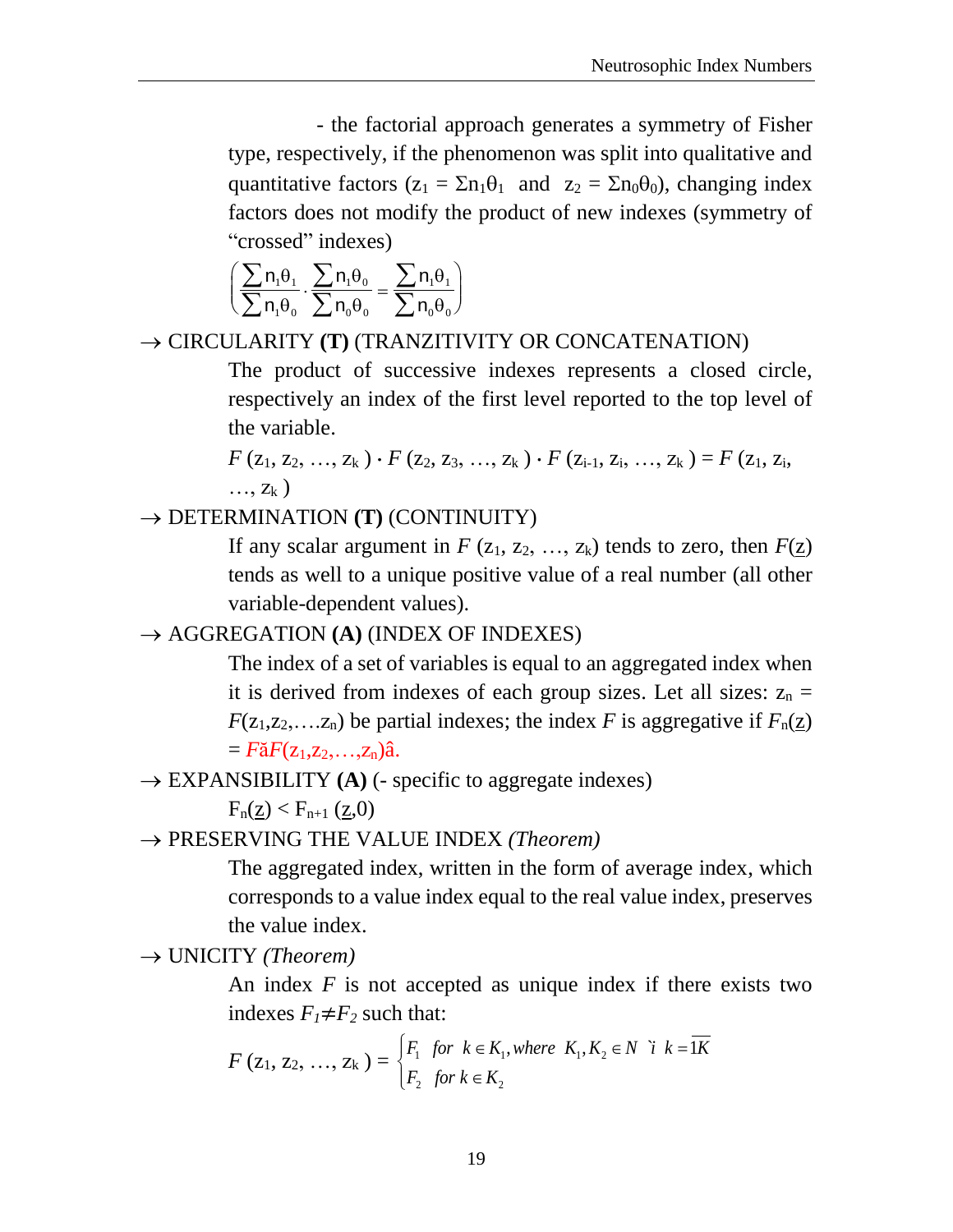where *z* is the variable, *k* the variables set,  $K_l$  and  $K_2$  are two subsets of the set *N*, such that  $K_1 \cup K_2 = N$  and  $K_1 \cap K_2 = \emptyset$ . This property requires the index calculation algorithm to be the same for all analyzed variables.

 $\rightarrow$  The USE OF INDEXES

This is a property resulting from data promptitude and data availability, easiness and rapidity of calculation, from simplicity of formula and of weighting system, from truthfulness of base and practical construction of indexes.

As shown, the axiomatic theory of economy is in fact a sum of properties-conditions mostly expressed by *axioms* (**A**) defining indexes, and by *theorems* and corollaries thereof derived from axioms and from tests (**T**) whose role is also important in the construction of indexes. Depending on the system of indexes they belong to, and on the specific use, the required properties are layered by Helmut Diehl in:

- $\rightarrow$  *basic requirements* imposed by specific circumstances of the project;
- $\rightarrow$  *required properties* ensuring fundamental qualities and operational consistency;
- $\rightarrow$  *desirable properties* providing some technical facilities and even some theoretical elegance;
- $\rightarrow$  *special properties* generated by construction and method.

Gathering specific characteristics in a definition as general as possible, the index is considered an indicator, *a statistical category*, expressed through a synthetic size that renders the relative variation between two states – one "actual" (or territoriality of interest), another "baseline" – of a phenomenon, or *a relative number* resulted by the comparison of a statistical indicator values, *a measure* of the relative change of variables at different time points and in different spaces, or in different categories, set in relation to a certain characteristic feature.

The evolution in time of indexes required for over three centuries solving all sort of theoretical and methodological problems regarding the method calculation, including formula, the base choice, the weighting system and, especially, the practical construction. [11]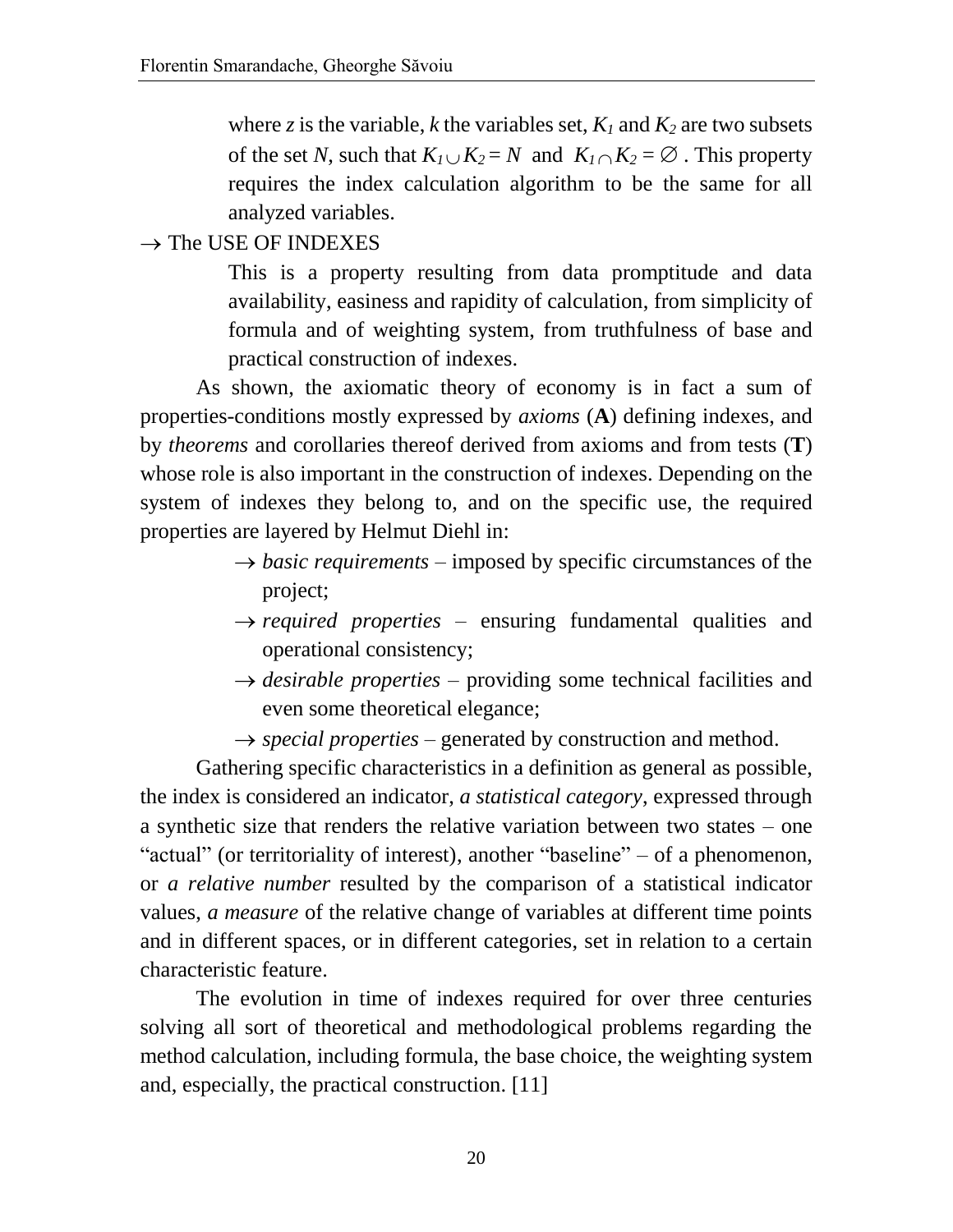Process optimization of this issue is not definitively over even though its history is quite eventful, as summarized in Box No. 1, below. Moreover, even this paper is only trying to propose a new type of neutrosophic index or a neutrosophic-type index number.

#### *Box No. 1*

The index – appeared, as the modern statistics, in the school of political aritmetics – has as father an Anglican Bishop, named William Fleetwood. The birth year of the first interpreter index is 1707; it was recorded by studying the evolution of prices in England between 1440 and 1707, a work known under the title "Chicon Preciosum". The value of this first index was 30/5, respectively 600,0%, and it was built on the simple arithmetical mean of eight products: wheat, oats, beans, clothing, beer, beef, sheepmeat and ham. Moreover, the world prices – a world hardly approachable because of specific amplitude, sui generis heterogeneity and apparently infinite trend – was transformed into a homogeneous population through interpreter indexes. In 1738, Dutot C. examines the declining purchasing power of the French currency between 1515 and 1735, through a broader interpreter index, using the following formula:

(1.1) *Dutot* Index: 
$$
\frac{p_1 + p_2 + .... + p_n}{P_1 + P_2 + .... + P_n} = \frac{\sum_{i=1}^{n} p_i}{\sum_{i=1}^{n} P_i}
$$
, where:  $p_i$  and  $P_i$ 

= prices of current period vs. basic period.

If you multiply the numerator and denominator index by (1/n)*,* the calculation formula of *Dutot* index becomes a mean report, respectively:

$$
\left(\sum_{i=1}^n p_i / n\right) : (\sum_{i=1}^n P_i / n).
$$

To quantify the effect of the flow of precious metals in Europe after the discovery of the Americas, the Italian historian, astronomer and economist Gian Rinaldo Carli, in 1764, used the simple arithmetic mean for three products, i.e. wheat, wine and oil, in constructing the interpreter index determined for 1500 and 1750:

(1.2) *Carli* Index: 
$$
\frac{1}{n} \left( \frac{p_1}{P_1} + \frac{p_2}{P_2} + ... + \frac{p_n}{P_n} \right) = \frac{1}{n} \sum_{i=1}^n \frac{p_i}{P_i}
$$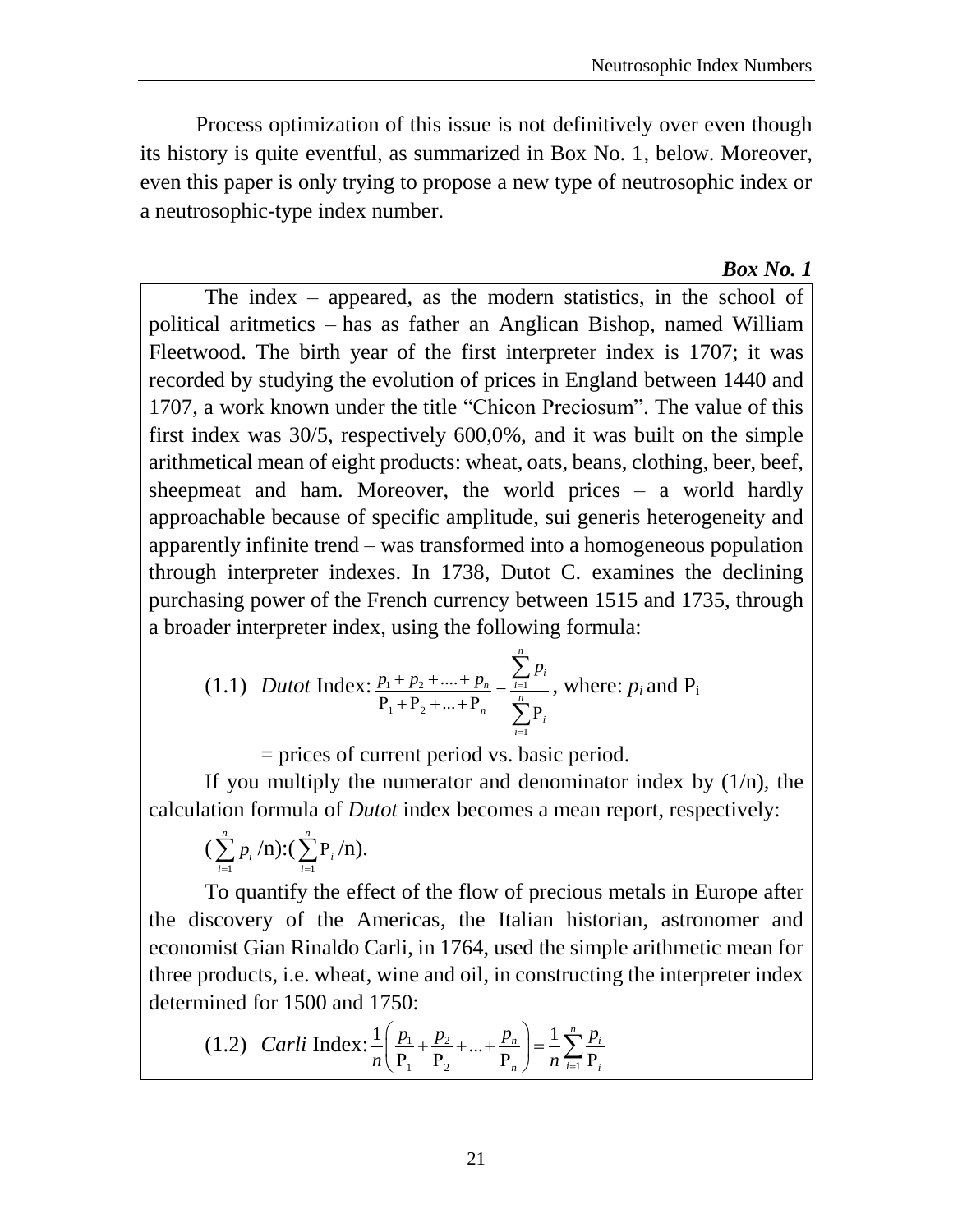As William Fleetwood has the merit of being the first to homogenize the heterogeneous variables through their ratio, using the results to ensure the necessary comparisons, the same way Dutot and Carli are praiseworthy for generating the "adimensionality" issue, namely the transformation of absolute values into relative values, generally incomparable or not reducible to a central (essential or typical) value (a value possessing an admissible coefficient of variation in statistical terms). But the most important improvement in index construction, streamlining its processing, belongs to Englishman Arthur Young, by introducing the *weight* (ponderation), i.e. coefficients meant to point the *relative importance* of the various items that are part of the index.

Young employed two weighting formulas, having as a starting point either *Dutot*:

(1.3) *Young* Index (1):

$$
\frac{p_1k_1 + p_2k_2 + \dots + p_nk_n}{P_1K_1 + P_2K_2 + \dots + P_nK_n} = \frac{\sum_{i=1}^n p_ik_i}{\sum_{i=1}^n P_iK_i},
$$

where  $k_i$ = coefficient of importance of product *i*,

or *Carli*:

(1.4) *Young Index* (2):  
\n
$$
\frac{1}{\sum_{i=1}^{n} C_i} \left( \frac{p_1}{P_1} C_1 + \frac{p_2}{P_2} + C_2 ... + \frac{p_n}{P_n} C_n \right) = \frac{1}{\sum_{i=1}^{n} C_i} \times \sum_{i=1}^{n} \frac{p_i}{P_i} \times C_i = \sum_{i=1}^{n} \frac{p_i}{P_i} \times \frac{C_i}{\sum_{i=1}^{n} C_i},
$$
\nwhere  $C_i$   $\frac{C_i}{\sum_{i=1}^{n} C_i}$  **weighting coefficient and**  $\sum_{i=1}^{n} (c_i p_i)_i = 1$ .

After *Young solution* from 1812, the new problem of designing indexes has become the effect of weight variations. Sir George Shuckburgh Evelyn introduced, in 1798, the concept of "basic year", thus anticipating *the dilemma of base selection and of construction of the weighting system.*  In 1863, by the index calculated as geometric mean of individual indexes, Stanley Jevons extended the issue to the formula:

(1.5) *Jevons* Index:

1  $\prod_{i=1}^n \frac{p_i}{P_i}$ *n*  $i=1$  **f** i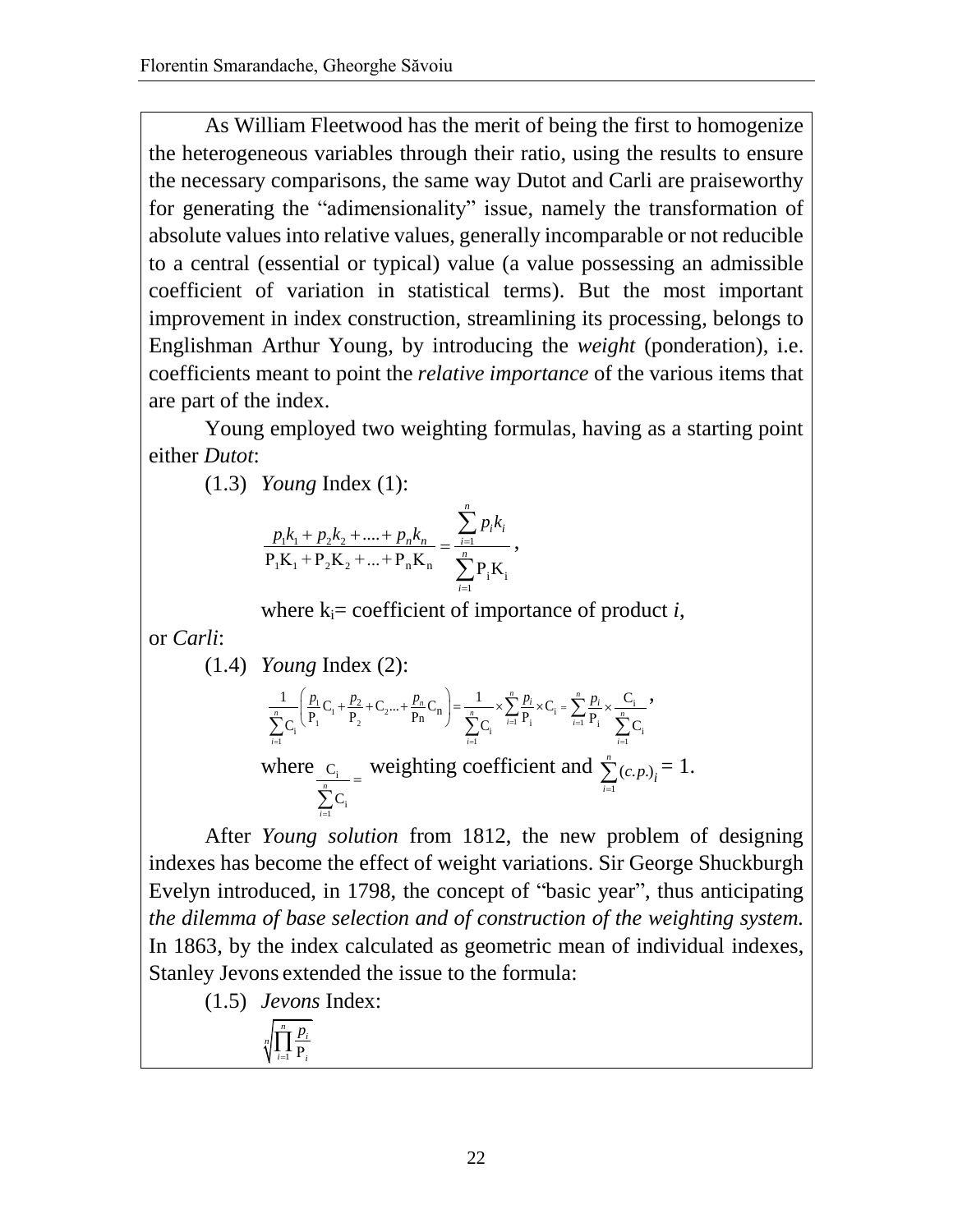Jevons does not distinguish between individual indexes, giving them the same importance.

Two indexes imposed by the German school of statistics remain today, like the two terrestrial poles, structural limits of *weighting systems*. The first is the index of Etienne Laspeyres, produced in 1864, using basic period weighting, and the second is the index of Hermann Paasche, drafted in 1874, using the current period as weighting criterion:

 $(1.6)$  *Laspeyres* Index:  $\frac{\sum P_{i1}q_{i0}}{n}$  $i0^{\mathsf{U}}$ i $0$  $p_{\rm i1}q$  $\frac{11}{p_{i0}q}$  $\sum$  $\frac{\sum P_{i1}q_{i0}}{\sum P_{i0}q_{i0}}$  or  $\frac{\sum P_{i0}q_{i1}}{\sum P_{i0}q_{i0}}$  $i0^{\mathsf{q}}i0$  $p_{\rm in}q$  $\frac{10}{p_{in}q}$  $\overline{\Sigma}$  $\frac{\sum P_{i0}q_{i1}}{\sum P_{i0}q_{i0}}$  and (1.7) *Paasche* Index: <u>i14i1</u>  $i0$ <sup>4</sup> $i1$  $p_{11}q$  $\overline{p_{in}q}$  $\overline{\Sigma}$  $\frac{\sum P_{i1}^{\dagger}q_{i1}^{\dagger}}{\sum P_{i0}^{\dagger}q_{i1}}$  or  $\frac{\sum P_{i1}^{\dagger}q_{i1}^{\dagger}}{\sum P_{i1}^{\dagger}q_{i0}}$  $i1^{\mathbf{q}}i0$  $p_{11}q$  $\frac{11}{p_{11}}q$  $\overline{\Sigma}$  $\frac{\sum P_{i1}q_{i1}}{\sum P_{i1}q_{i0}}$ , where:

 $p_{i0}$ ,  $p_{i1}$  = basic period prices (0) and current period prices (1)

 $q_{i0}$ ,  $q_{i1}$  = basic period quantities (0) and current period quantities (1).

Although the provided indexes only checks the identity condition (  $I_{1/1}^{\scriptscriptstyle\Lambda}$  $I_{1/1}^X = X_1/X_1 = 1$ ) from Fischer's tests for elementary indexes, however they are the most commonly used in practice due to the economic content of each construction. Several "theoretical" indexes were placed close to the Laspeyres and Paasche indexes, but with the loss of specific business content, and different of Ladislaus von Bortkiewicz relationship. They can be called unreservedly indexes of "*mesonic*"-type, based on authors' wishes to situate the values within the difference  $(P - L)$ , to provide a solution of equilibrium between the two limit values in terms of choosing of base. Along with the two weighting systems, other issues are born, like weighting constancy and inconsistency, or connecting the bases on the extent of aging or disuse. Of the most popular "*mesonic*"-type index formulas [5], there are the constructions using common, ordinary statistics. The simple arithmetic mean of Laspeyres and Paasche indexes is known as *Sidgwik – Drobisch* index*.*

 $(1.8)$  *Sidgwig -Drobisch* Index:  $\frac{L+P}{2}$  $\frac{1}{2}$ 

The arithmetic mean of the quantities of the two periods (thus becoming weight) generates the *Marshall - Edgeworth* index or *Bowley - Edgeworth* index (1885 - 1887).

(1.9) *Marshall – Edgeworth Index:* 
$$
\frac{\sum p_{i1}(q_{i0}+q_{i1})}{\sum p_{i0}(q_{i0}+q_{i1})}
$$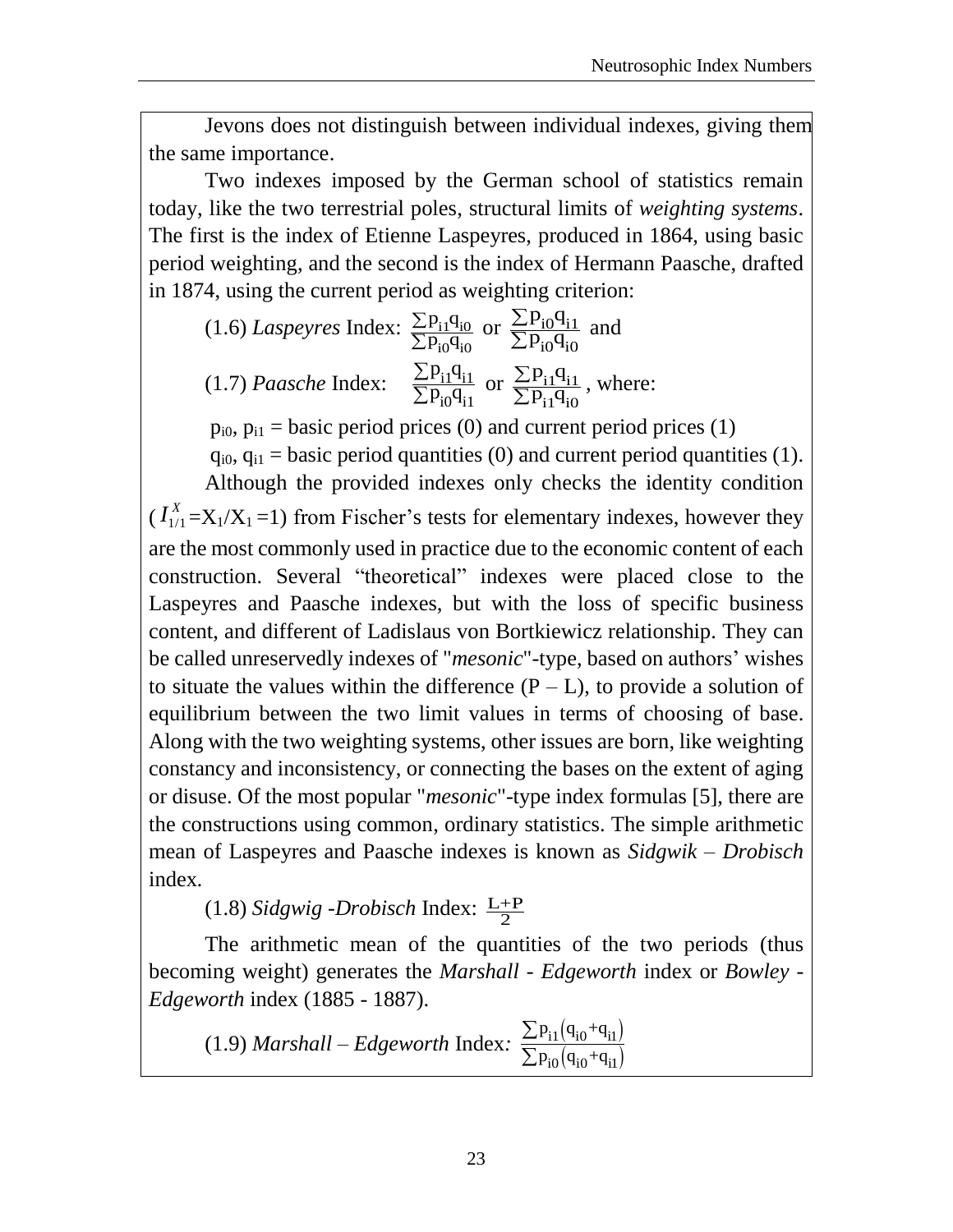The geometric mean of quantities in the two periods converted in weights fully describes the *Walsh* index (1901).

(1.10) *Walsh* Index: 
$$
\frac{\sum p_{i1} \sqrt{(q_{i1} \times q_{i0})}}{\sum p_{i0} \sqrt{(q_{i1} \times q_{i0})}}
$$

The simple geometric mean of Laspeyres and Paasche indexes is none other than the well known *Fisher* index (1922).

 $(1.11)$  *Fisher* Index:  $\sqrt{(L \times P)}$ 

The index checks three of the four tests of its author, Irving Fisher: the identity test, the symmetry test, or the reversibility-in-time test and the completeness test, or the factors reversibility test. The only test that is not entirely satisfied is the chaining (circularity) test. The advantage obtained by the reversibility of Fisher index:

(1.12) 
$$
F_{0/1} = \sqrt{\left(L_{1/0} \times P_{1/0}\right)} = \frac{1}{\sqrt{\left(L_{1/0} \times P_{1/0}\right)}} = \frac{1}{F_{1/0}},
$$

is unfortunately offset by the disadvantage caused by the lack of real economic content. A construction with real practical valences is that of *R.H.I. Palgrave* (1886), which proposed a calculation formula of an arithmetic average index weighted by the total value of goods for the current period  $(v_{1i} = p_{1i} \cdot q_{1i})$ :

(1.13) *Palgrave* Index: 
$$
\frac{\sum i_{1/0} \times (p_{1i}q_{i1})}{\sum p_{i1}q_{i1}} = \frac{\sum i_{1/0} \times (v_{1i})}{\sum v_{1i}}.
$$

The series of purely theoretical or generalized indexes is unpredictable and full of originality.

*Cobb - Douglas* solution (1928) is a generalization of Jevons index, using unequal weights and fulfilling three of Fisher's tests (less the completeness or the reversibility of factors):

(1.14) *Cobb–Douglas Index*: 
$$
\prod_{i=1}^{n} \left(\frac{p_i}{P_i}\right)^{\alpha_i}
$$
, where  $\alpha_i > 0$  and  $\sum_{i=1}^{n} \alpha_i = 1$ .

*Stuvel* version, an index combining the Laspeyres index "of price factor" ( $L^P$ ) and the Laspeyres index "of quantity factor" ( $L^q$ ), proposed in 1957, exclusively satisfies the condition of identity as its source:

(1.15) *Stuvel* Index: 
$$
\frac{L^{p} - P^{q}}{2} + \sqrt{\frac{(L^{p} - P^{q})^{2}}{4} + I^{(p \times q)}} \text{ (where } I^{(p \times q)} = \text{total variation index)}
$$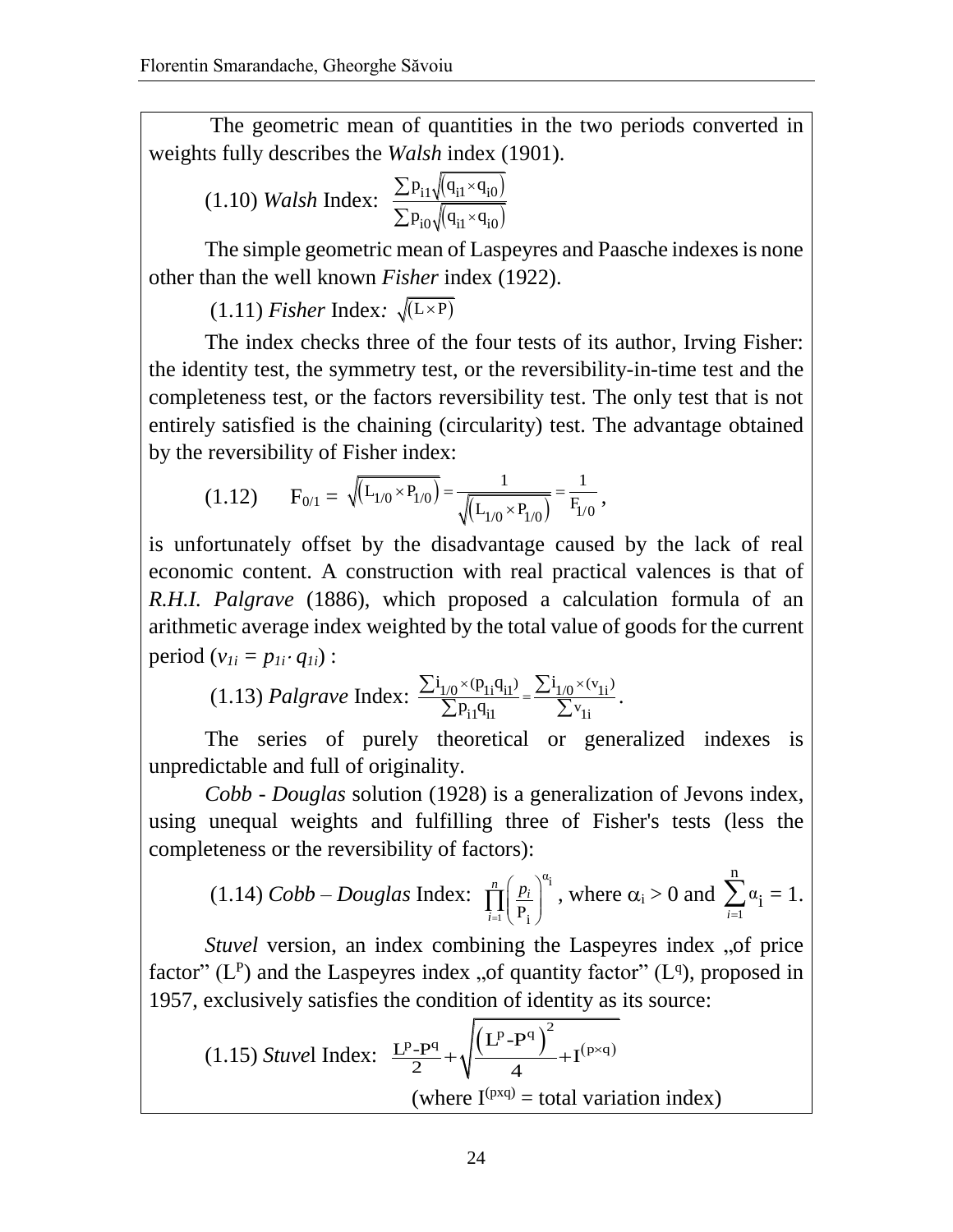Another construction, inspired this time from the "experimental" design method, based on the factorial conception, but economically ineffective, lacking such a meaning, is R.S. Banerjee index (1961), a combination of indexes as well, but of Laspeyres type and Paasche type:

(1.16) *Banerjee* Index: 
$$
\frac{L+1}{\frac{1}{P}+1} = \frac{P(L+1)}{(P+1)}
$$

A true turning point of classical theorizing in index theory is the *autoregressive* index.

(1.17) Autoregressive Index: 
$$
\frac{\sum (p_i P_i a_i^2)}{\sum (P_i)^2 \times a_i^2},
$$

Therefore,  $a_i$  means the quantities of products or weights (importance) coefficients. This only verifies the provided identity, although conditionally constructed, respectively:

$$
\sum \Big[ p_i - P_i \times I_{\text{AUTOREGRESIVE}} \Big]^2 = \text{ minimum.}
$$

*Torngvist* (1936) and *Divisia* (1925) indexes are results of generalizations of mathematical type, defining the following relationships:

(1.18) In (Torngvist Index) = 
$$
\sum_{i=1}^{n} \left[ \frac{p_i q_i}{\sum p_i q_i} + \frac{P_i Q_i}{\sum P_i Q_i} \right] \times \ln \frac{p_i}{P_i},
$$

where:  $p_i q_i$  $\frac{p_i}{\sum p_i q_i}$  and  $P_{i}Q$ *PQ*  $i^{Q_i}$  $\frac{i^{2}i}{\sum P_{i}Q_{i}}$  are weights of specific transactions

values  $p_iq_i$  and  $P_iQ_i$ .

The usual shape under which one meets the *Divisia* index is:

(1.19) 
$$
P_{0t}
$$
  $Q_{0t} = \frac{\sum p_{it} q_{it}}{\sum p_{i0} q_{i0}}$  as averaged value in a relationship

determined by individual prices indexes, respectively:

 $P(i_{p_1}+i_{p_2}+...+i_{pn})=i_{p_i}.$ 

Contemporary multiplication processes of indexes calculation formulas have two trends*, one already visible of extrem axiomatization and mathematization,* based on *Torngvist* and *Divisia* indexes models*,* which culminated with the school of axiomatic indexes, and another, of resumption of the logic stream of economic significance of index construction, specific for the latest international constructions at the end of the twentieth century, respectively the integration variants of additive construction patterns or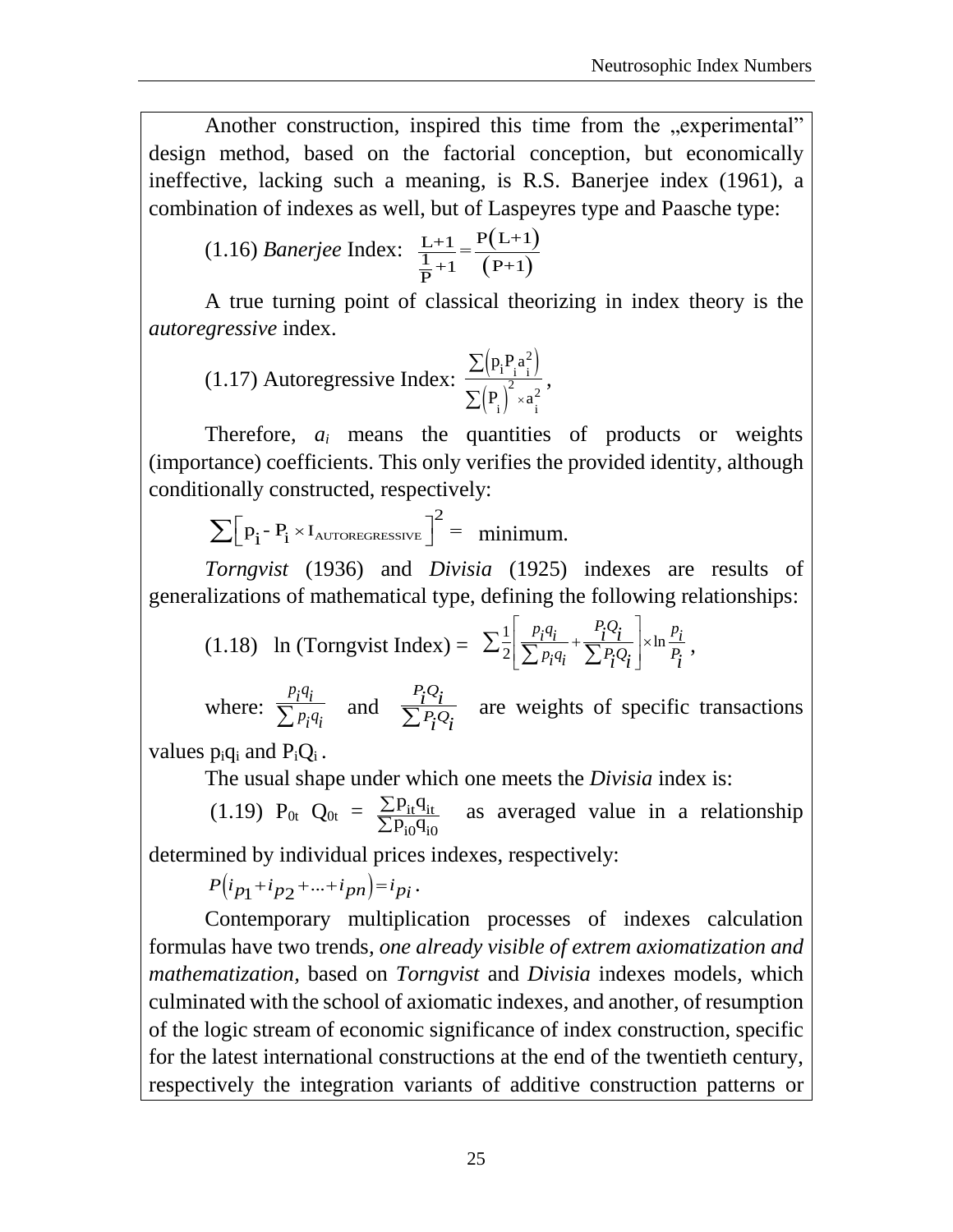additive-multiplicative mixed models, close to the significance of real phenomena. In this regard, one could summary present the comparative advantage index or David Neven index (1895).

(1.20) *David Neven* Index:

 $\frac{x}{k} - \frac{m}{k}$  $\left(\frac{x_k}{\sum x_k} - \frac{m_k}{\sum m_k}\right) \times 100$ , where *x* and *m* are values of exports and imports

in the industry *k*. The index belongs to the range of values (-100%; 100%), but rarely achieves in practice higher values than 10% or lower than – 10%. etc.

In the theory and practice of index numbers construction, to quantify and interpret the degree and the direction of the weights influence, use is made of Bortkiewicz relationship [12]. This specific relationship is based on factorial indexes and yields to the following equality:

$$
I_{1/0}^{x (f_1)} : I_{1/0}^{x (f_0)} = 1 + r_{x_i f_i} \cdot c v_{x_i} \cdot c v_{f_i}
$$
 (1.21)

where:

 $r_{x_i}$  *i*<sub>i</sub> is a simple linear correlation coefficient between individual indexes of the qualitative factor  $x_i$  and individual indexes of the weights (respectively, individual indexes of the qualitative factor  $f_i$ ),

 $Cv_{x_i}$  is the coefficient of variation of individual indexes of variable x to their environmental index,

 $Cv_{f_i}$  is the coefficient of variation of individual indexes of weights towards their environment index,

while 
$$
I_{1/0}^{x(f_1)} = \frac{\sum x_1 f_1}{\sum x_0 f_1}
$$
 and 
$$
I_{1/0}^{x(f_0)} = \frac{\sum x_1 f_0}{\sum x_0 f_0}.
$$

The interpretation of that relationship shows that *the weighting system does not influence the index of a numerically expressed group variable, if the product of the three factors is null, respectively*  $r_{x_i f_i} \times c_{y_{x_i}} \times c_{y_{f_i}} = 0.$ 

*This is possible in three distinct situations*:

a)  $r_{x_i} f_i = 0 \Rightarrow x_i$  and  $f_i$  are independent to each other (there is no connection between individual indexes  $i^x$  and  $i^f$ ),

b)  $C_{x_i}^{\nu} = 0 \Rightarrow$  the absence of any variation on the part of *x* or *f*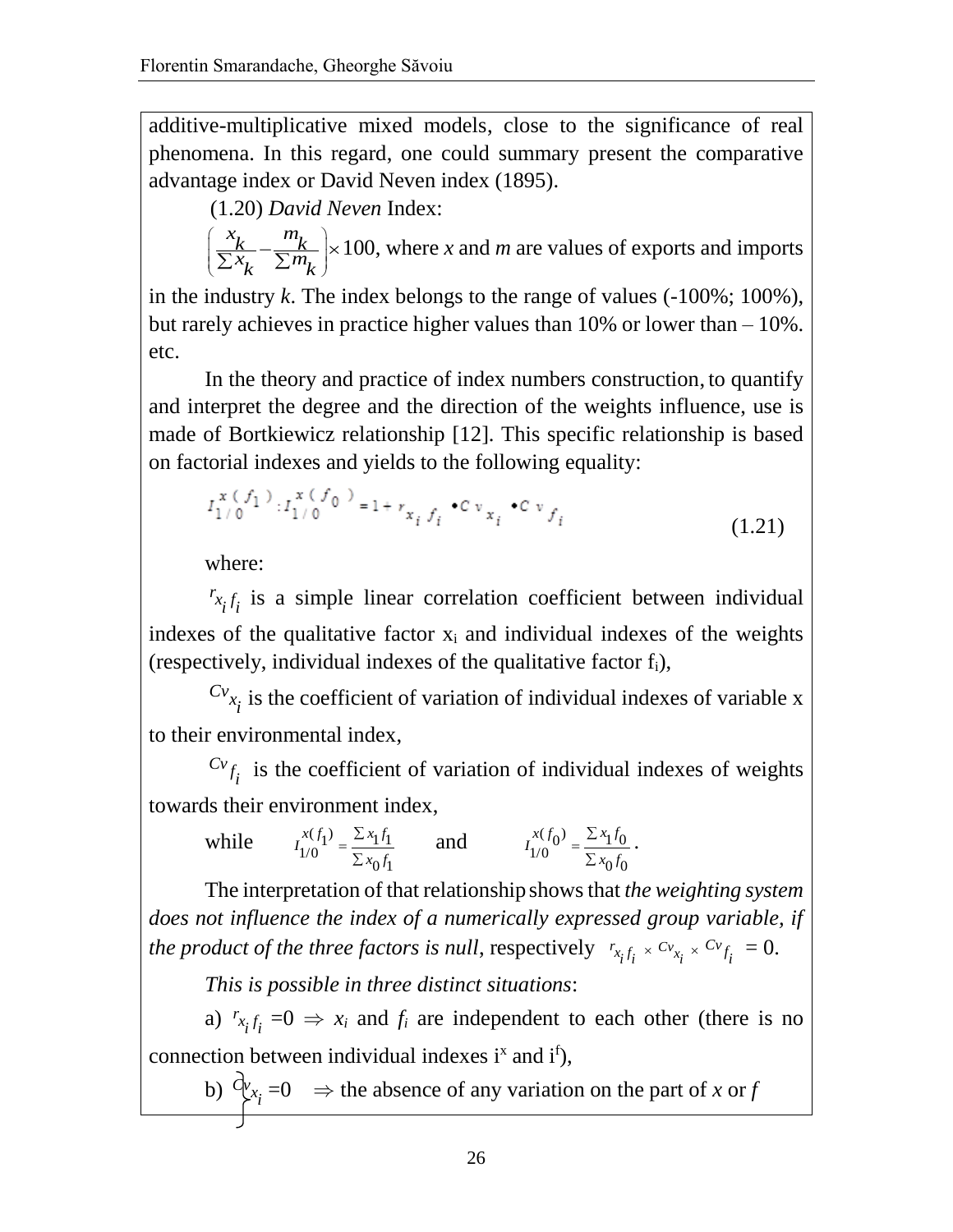c)  $c_v f_i = 0$  (individual indexes are equal to the average index).

*Product sign of factors*  $r_{x_if_i}\times c_{v_{x_i}}\times c_{v_{f_i}}$  *is positive or negative depending on*  $_{r_{x_i f_i}}$ , the sign of the latter being decisive.

The interpretation of the influence of the weighting systems on the value of a synthetic index is based on the following three cases:

- The synthetic index calculated using current period weights is equal with the same index calculated with the weights of the basic period when at least one of the factors is equal to  $[0, 0]$ .
- The synthetic index calculated using current period weights is bigger in value than the index calculated with the weights of the basic period when the three factors are different from  $\mu$ <sup>"</sup> and the simple linear correlation coefficient is positive.
- The synthetic index calculated using current period weights is lower in value than the index calculated with the weights of the basic period when the three factors are different from  $\mu$ <sup>"</sup> and the simple linear correlation coefficient is negative.

Applying Bortkiewicz's relationship to the interpretation of statistical indexes offers the opportunity to check the extent and direction to which the weighting system that is employed influence the value of the indexes.

The conclusive instauration of a sign in language, be it gradually, is a lengthy process, where the sign (the representative or the signifier) replaces at a certain moment the representative (the signifier). The sign substitutes an object and can express either a quality (*qualisign*), or a current existence (*synsign*), or a general law (*legisign*). Thus, the index appears as sign together with an icon (e.g.: a chart, a graphic), a symbol (e.g.: currency), a rhema (e.g.: the mere posibility), a dicent (e.g.: a fact), an argument (e.g.: a syllogism) etc. The semiotic *index* can be defined as a sign that loses its sign once the object disappears or it is destroyed, but it does not lose this status if there is no interpreter. The index can therefore easily become its own interpreter sign. Currency as sign takes nearly all detailed semiotic forms, e.g. qualisign or hard currency, symbol of a broad range of sciences, or legisign specific to monetary and banking world. As the world's history is marked by inflation,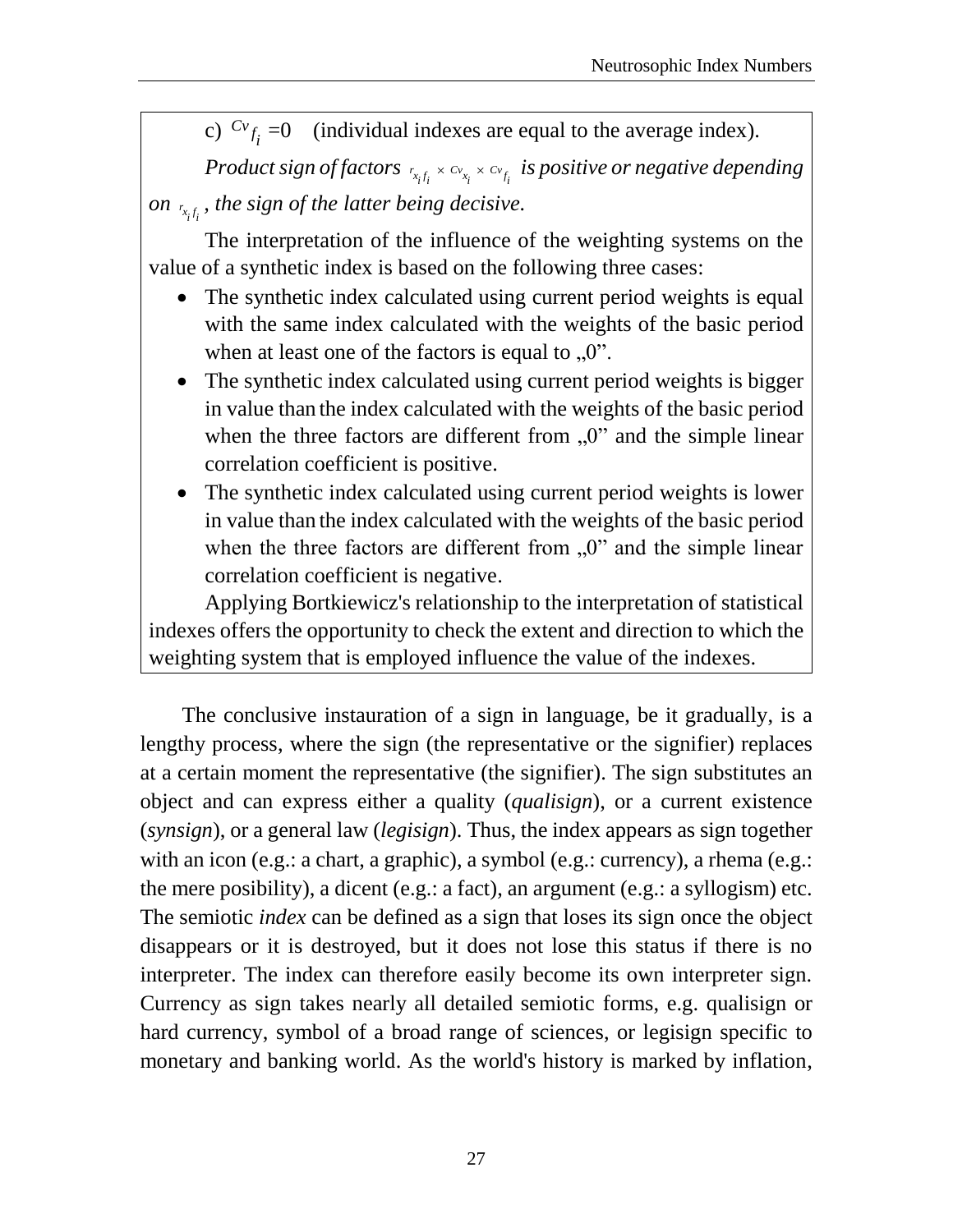and currency implicitly, as briefly described in Box nr. 2 below, likewise the favorite index of the inflationary phenomenon remains the interpreter index.

#### *Box No. 2*

The inflation – an evolution perceived as diminishing the value or purchasing power of the domestic currency, defined either as an imbalance between a stronger domestic price growth and an international price growth, or as a major macroeconomic imbalance of material-monetary kind and practically grasped as a general and steady increase in prices – appeared long before economics. Inflationary peak periods or "critical moments" occurred in the third century, at the beginning of sixteenth century, during the entire eighteenth and the twentieth centuries. The end of the third century is marked by inflation through currency, namely excessive uncovered currency issuance in the Roman Empire, unduely and in vain approached by the Emperor Diocletian in 301 by a "famous" edict of maximum prices which sanctioned the "crime" of price increase by death penalty. The Western Roman Empire collapsed and the reformer of the Eastern Roman Empire, Constantine the Great, imposed an imperial currency, called "solidus" or "nomisma", after 306, for almost 1000 years. The beginning of the sixteenth century, due to the great geographical discoveries, brings, together with gold and silver from the "new world", over four times price increases, creating problems throughout Europe by precious metal excess of Spain and Portugal, reducing the purchasing power of their currencies and, finally, of all European money. If the seventeenth century is a century of inflationary "princes", which were maintaining wars by issuing calp fluctuating currency, the twentieth century distinguishes itself by waves of inflation, e.g. the inflation named "Great Depression began in Black Thursday", or the economic crisis in 1930, the inflation hidden in controlled and artificial imposed prices of "The Great Planning", the inflation caused by price evolutions of oil barrel, or sometimes galloping inflation of Eastern European countries' transition to market economy. Neither the "edicts" or the "assignats" of Catherine II, as financial guarantees of currency, nor the imposed or controlled prices were perennial solutions against inflation.

Inflation is driven, par excellence, by the term "excess": excessive monetary emission or inflation through currency, excessive solvable demand or inflation by demand, excessive nominal demand, respectively by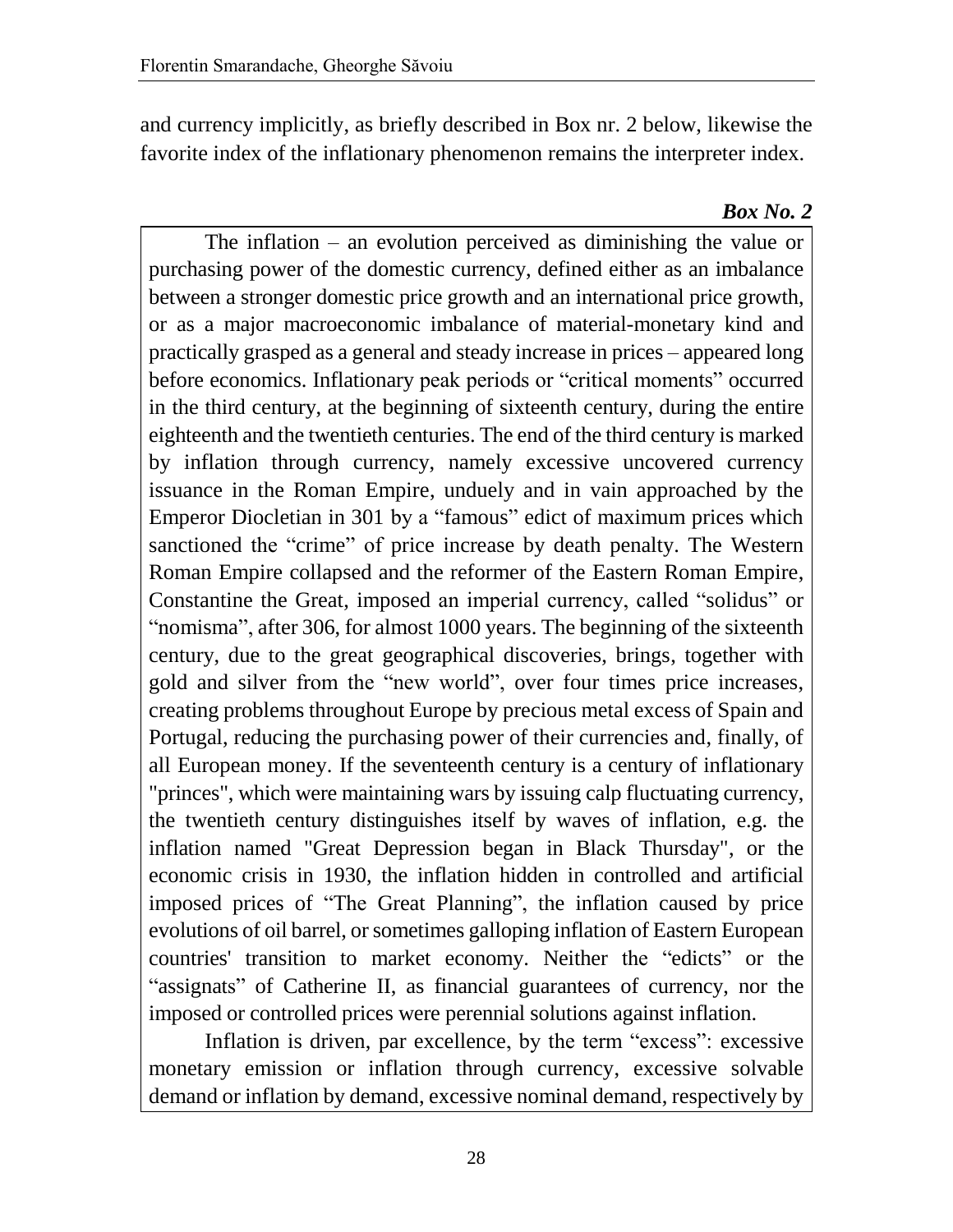loan or loan inflation, excessive cost or cost-push inflation; but rarely by the term "insufficiency", e.g. insufficient production, or supply inflation. Measurement of overall and sustained price growth – operation initiated by Bishop William Fleetwood in 1707 by estimating at about 500% the inflation present in the English economy between 1440 and 1707 – lies on the statistical science and it materializes into multiple specific assessment tools, all bearing the name of price indexes, which originated in interpreter indexes. Modern issues impose new techniques, e.g. econophysics modeling, or modeling based on neutrosophic numbers resulted from nuanced logic.

## **5. Neutrosofic Index Numbers or Neutrosophic-Type Interpreter Indexes**

Created in the full-of-diversity world of prices, the first index was one of *interpreter* type. The term "interpreter" must be understood here by the originary meaning of its Latin component, respectively *inter* = between (middle, implicit mediation) and *pretium* = price. [13]

The distinct national or communautaire definitions, assigned to various types of price indexes, validate, by synthesizing, the statement that the interpreter index has, as constant identical components, the following features:

- measuring tool that provides an *estimate* of price trends (consumer goods in IPCG, industrial goods în IIPP or import/export, rent prices, building cost etc.);
- *alienation* of goods and services (respectively, actual charged prices and tariffs);
- *price change between a fixed period* (called basic period or reference period) and *a variable period* (called current period).

The most used interpreter indexes are the following:

- IPCG Index of Prices of Consumer Goods measures the overall evolution of prices for bought goods and tariffs of services, considered the main tool for assessing inflation;
- IIPP Index of Industrial Producers' Price summarizes developments and changes in average prices of products manufactured and supplied by domestic producers, actually charged in the first stage of commercialization, used both for deflating industrial production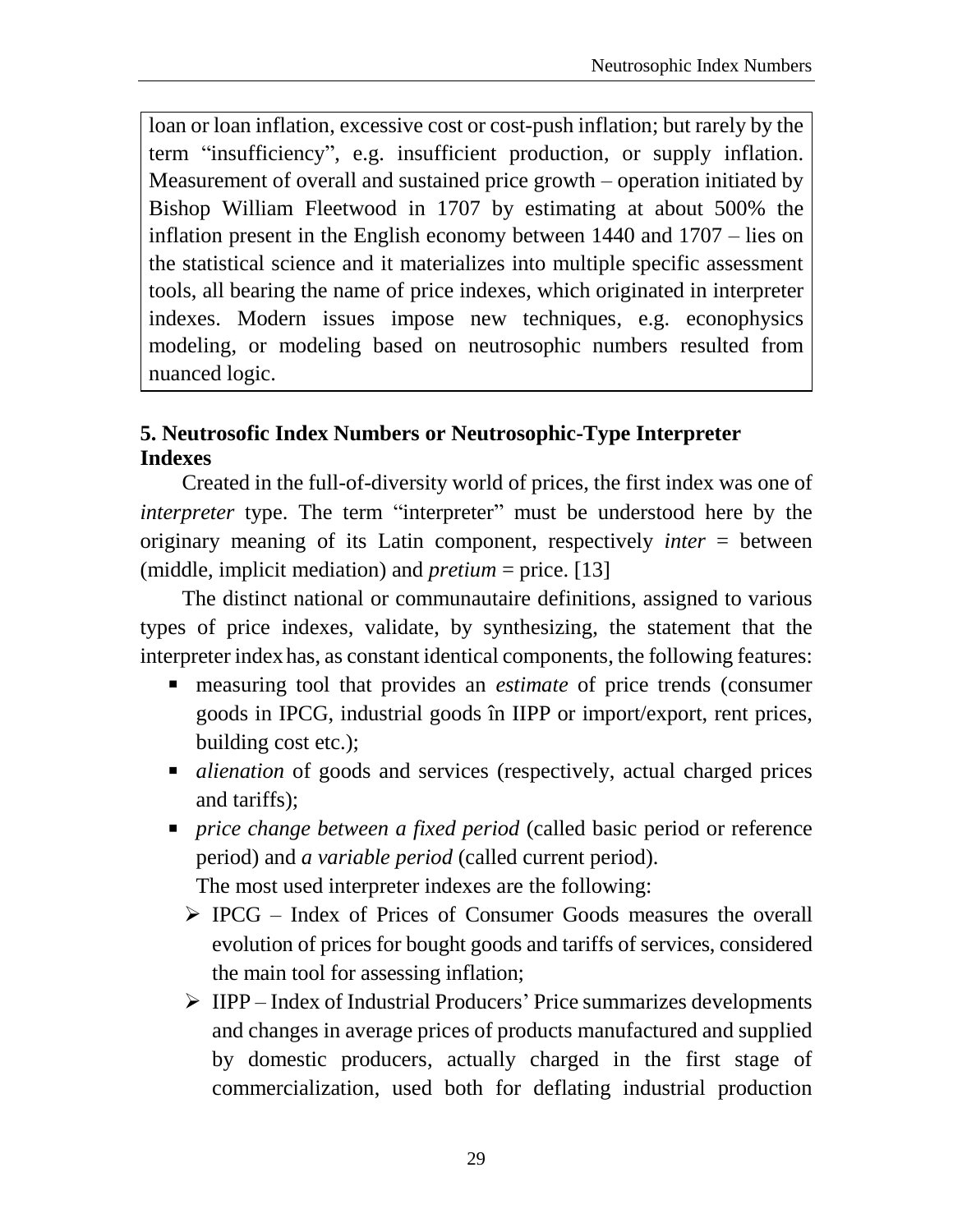valued at current prices, and for determining inflation within "producer prices". This index is one of the few indexes endowed with power of "premonition", a true Cassandra of instruments in the sopopulated world of instruments measuring inflation. Thus, IIPP anticipates the developments of IPCG. The analysis of the last 17 years shows a parallel dynamics of evolution of the two statistical tools for assessing inflation, revealing the predictive ability of IPCG dynamics, starting from the development of IIPP;

- $\triangleright$  UVI Unit Value Index of export / import contracts characterizes the price dynamics of export / import, expanding representative goods price changes ultimately providing for products a coverage rate of maximum 92%, allowing deflation through indicators characterizing the foreign trade, and even calculating the exchange ratio;
- $\triangleright$  CLI Cost of Living Index shows which is the cost at market prices in the current period, in order to maintain the standard of living achieved in the basic period, being calculated as a ratio between this hypothetical cost and the actual cost (consumption) of the basic period; the need for this type of interpreter index is obvious above all in the determination of real wages and real income;
- $\triangleright$  IRP Index of Retail Price sets the price change for all goods sold through the retail network, its importance as a tool to measure inflation within "retail prices" being easily noticed;
- $\triangleright$  BCI Building Cost Index assesses price changes in housing construction, serving for numerous rental indexation, being used independently or within IPCG, regardless of the chosen calculation method;
- $\triangleright$  FPPI-F food products price index measures changes in prices of food products on the *farm market* (individual or associated farmers market), providing important information about inflation on this special market;
- GDP deflator index or *the implicit deflator of GDP* GDP price index that is not calculated directly by measuring price changes, but as a result of the ratio between nominal GDP or in current prices and GDP expressed in comparable prices (after separately deflating the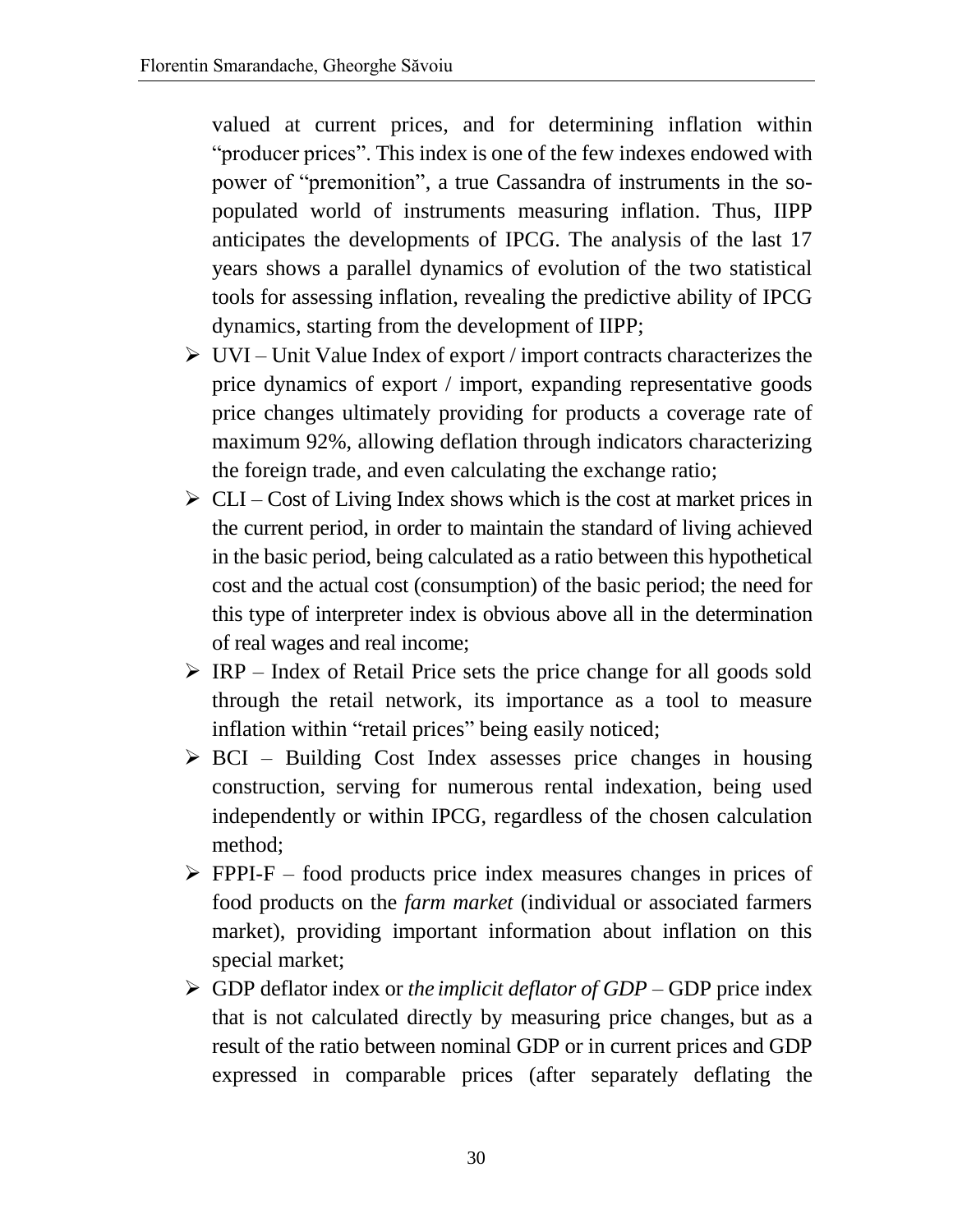individual components of this macroeconomic indicator); GDP deflator has a larger coverage as all other price indexes.

The main elements of the construction of an interpreter index refer to official name, construction aims, official computing base, weighting coefficients, sources, structure, their coverage and limits, choosing of the weighting system, of the calculation formula, method of collection, price type and description of varieties, product quality, seasonality and specific adjustments, processing and analysis of comparable sources, presentation, representation and publication. The instrumental and applied description of consumer goods price index has as guidelines: definition, the use advantages and the use disadvantages, the scope, data sources, samples used in construction, the weighting system, the actual calculation, the inflation calculated as the rate of IPCG, specific indicators of inflation, uses of IPCG and index of purchasing power of the national currency.

As there seems natural, there is a statistical correlation and a gap between two typical constructions of price index and interpreter index, IIPP and IPCG. Any chart, a chronogram or a historiogram, shows the evolution of both the prices of goods purchased, and of paid services that benefited common people (according to the consumer goods price index), and of the industrial goods prices that went out of the enterprises' gate (according to the producers' price index) and are temporarily at intermediaries, following to reach the consumers in a time period from two weeks to six months, depending on the length of "commercial channel".

The interpreter indexes are statistical tools – absolutely necessary in market economies – allowing substitution of adjectival-type characterisations of inflation within an ordinal scale. As the variable measured on an ordinal scale is equipped with a relationship of order, the following ordering becomes possible:

- $\blacksquare$  the level of subnormal inflation (between 0 and 3%);
- the level of (infra)normal inflation (Friedman model with yearly inflation between 3 and 5%);
- $\blacksquare$  the level of moderate inflation (between 5 and 10% yearly);
- the level of maintained inflation (between 10 and 20% yearly);
- the level of persistent inflation (between 20 and 100% yearly);
- the level of enforced inflation (between 100 and 200% yearly);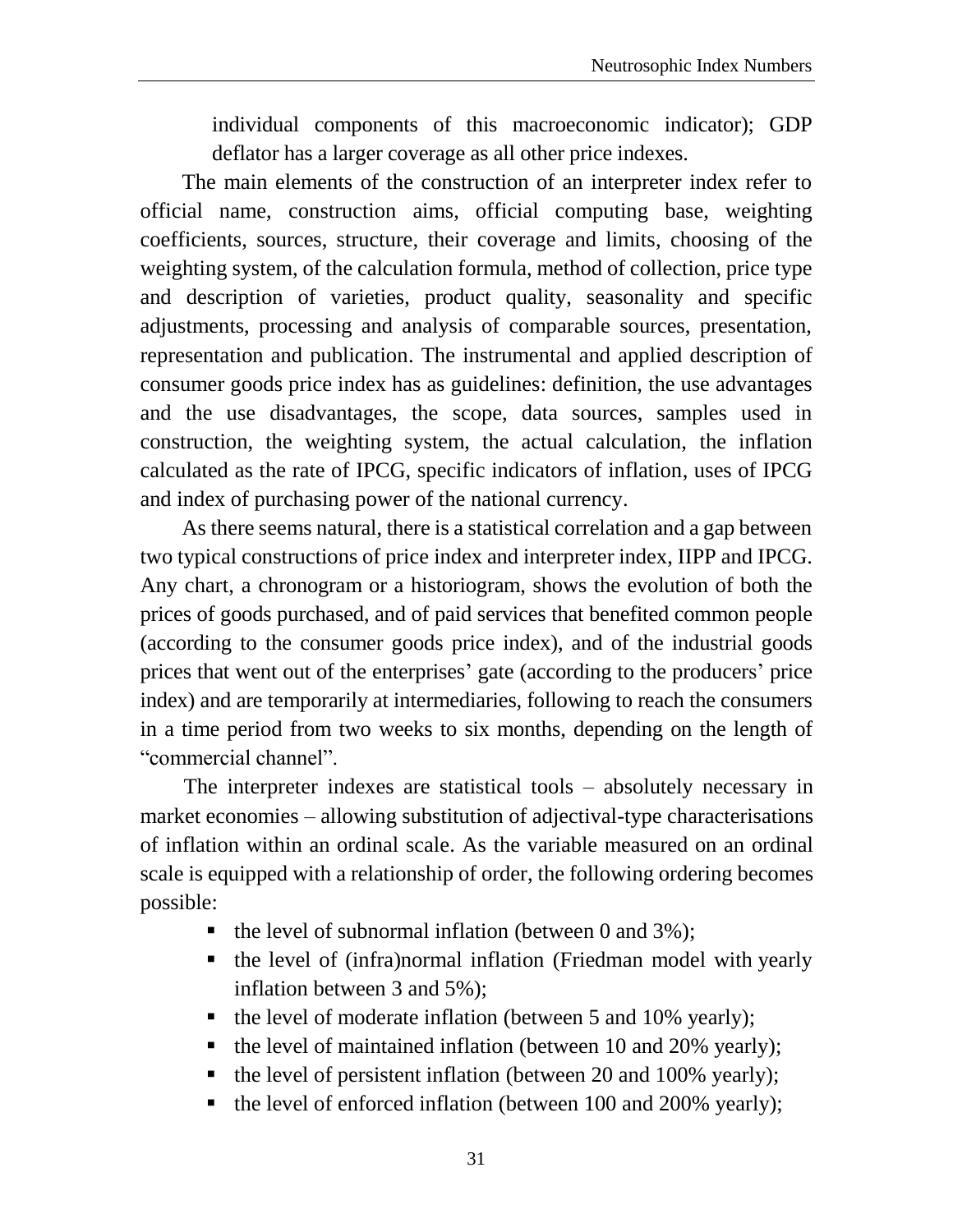- the level of accelerated inflation (between 200 and 300% yearly);
- $\blacksquare$  the level of excessive inflation (over 300% yearly).

Knowing the correct level of inflation, the dynamics and the estimates of short-term price increase allow development appreciation of value indicators in real terms. The consumer goods price index, an interpreter index that can inflate or deflate all nominal value indicators, remains a prompt measurement tool of inflation at the micro and macroeconomic level.

Any of the formulas or of the classical and modern weighting systems used in price indexes' construction can be achieved by neutrosophictendential fuzzy numbers following operations that can be performed in neutrosophic arithmetics. A random example [14, 15, 16] relative to historical formulas and classical computing systems (maintaining the traditional name of "Index Number") is detailed for the main indexes used to measure inflation, according to the data summarized in Table 1.

The statistical data about the price trends and the quantities of milk and cheese group are presented below for two separate periods:

*Table 1*

|                | <b>Basic</b> | Current | Total       | Total       | Total expense | Total expenses | Weighting                  | <b>Quantities of</b> | <b>Quantities</b> |
|----------------|--------------|---------|-------------|-------------|---------------|----------------|----------------------------|----------------------|-------------------|
| Product        | price        | price   | expenses in | expenses in | in current    | in the current | coefficients               | products             | of products       |
|                | $p_{o}$      | $p_t$   | the basic   | the basic   | period with   | period         | $(Cp_0)$                   | bought in the        | bought in         |
|                |              |         | period      | period with | basic prices  | $(p_t q_t)$    | $p_o q_o / \Sigma p_o q_o$ | basic period         | the current       |
|                |              |         | $(p_o q_o)$ | current     | $(p_0q_t)$    |                |                            | $(q_0)$              | period            |
|                |              |         |             | prices      |               |                |                            |                      | $(q_t)$           |
|                |              |         |             | $(p_t q_o)$ |               |                |                            |                      |                   |
| Milk           | 1,20         | 1,70    | 12,0        | 17,0        | 10,8          | 15,3           | 15.6                       | 10                   | 9                 |
| <b>Butter</b>  | 1,90         | 1,70    | 15,2        | 13.6        | 13,3          | 11,9           | 19,8                       | 8                    | 7                 |
| Yogurt         | 0,85         | 0,90    | 3,4         | 3,6         | 5,1           | 5,4            | 4,4                        | $\overline{4}$       | 6                 |
| Sour<br>cream  | 1,25         | 3,00    | 1,25        | 3,0         | 1,25          | 3,0            | 1,6                        | 1                    | 1                 |
| Cheese         | 7,50         | 8,00    | 45,0        | 48,0        | 52,5          | 56,0           | 58,6                       | 6                    | $\tau$            |
| Total<br>group | 12,70        | 15,30   | 76,85       | 85,2        | 82,95         | 91,6           | 100,0                      |                      |                   |

*A. Historical solutions (unorthodox) focused on calculating formula for the simple aggregate and unweighted index* (quantities are not taken into account, although there have been changes as a result of price developments)

I. Index Number = 
$$
\frac{\sum p_t}{\sum po} = \frac{15,30}{12,70} = 1,205.
$$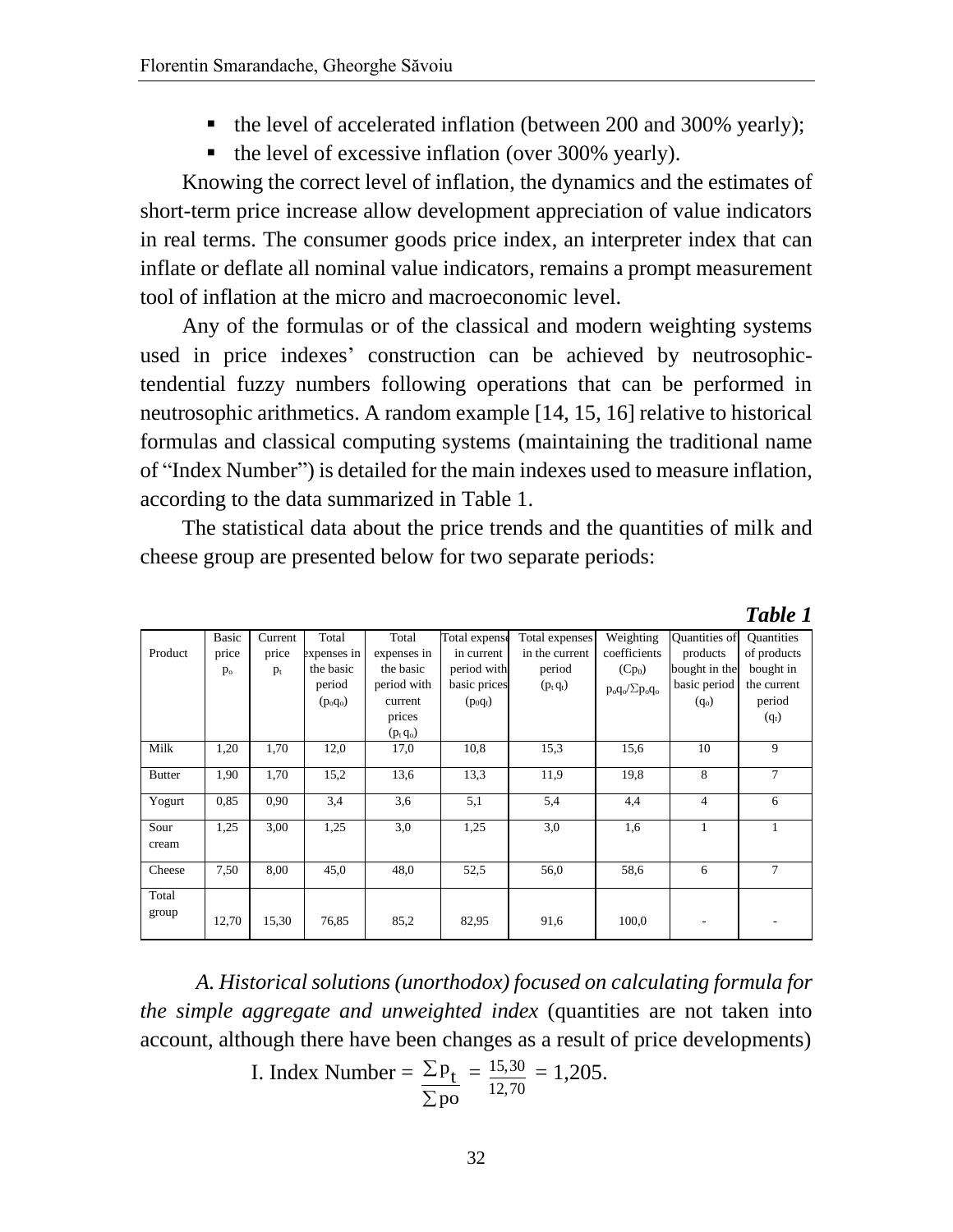The inflation rate extracted from index  $= 0,205$  or 20,5%.

*B. Contemporary solutions focused on formula for calculating the aggregate weighted index in classical system*

I. Index Number by classical Laspeyres formula =

$$
\frac{\Sigma(\text{ptqo})}{\Sigma(\text{poqo})} = \frac{85.2}{76.85} = 1,109.
$$

The inflation rate extracted from index  $= 0.109$  or 10.9%.

II. Index Number expressed by relative prices or individual prices indexes by Laspeyres formula =

$$
\frac{\sum_{\text{po}}^{\text{pt}}(\text{poqo})}{\sum(\text{poqo})} = \frac{85,2}{76,85} = 1,109 \text{ or } \sum_{\text{po}}^{\text{pt}} \times \text{Cp}_0 = 1,109.
$$

The inflation rate extracted from index  $= 0.109$  or 10.9%.

III. Index Number by Paasche formula =

$$
\frac{\sum (ptqt)}{\sum (poqt)} = \frac{91,6}{82,95} = 1,104.
$$

The inflation rate extracted from index  $= 0.104$  or 10,4%.

IV. Index Number by Fisher formula  $=$ 

 $\sqrt{\text{Laspeyres Index Number} \times \text{Paasche Index Number}} =$ 

$$
= \sqrt{1,109 \times 1,104} = 1,106.
$$

The inflation rate extracted from index  $= 0,106$  or 10,6%.

V. Index Number by Marshall-Edgeworth formula =

$$
\frac{\sum \left[ \text{pt}(q\sigma + qt) \right]}{\sum \left[ \text{po}(q\sigma + qt) \right]} = \frac{176.8}{159.8} = 1,106.
$$

The inflation rate extracted from index  $= 0,106$  or 10,6%. VI. Index Number by Tornqvist formula =

$$
\Pi \left(\frac{pt}{po}\right)^{w} \text{ where } w = \frac{p_o q_o}{2 \Sigma p_o q_o} + \frac{p_t q_t}{2 \Sigma p_t q_t} =
$$
  
=  $\left(\frac{1.7}{1.2}\right)^{0,1616} \times \left(\frac{1.7}{1.9}\right)^{0,1639} \times \left(\frac{0.9}{0.85}\right)^{0,0516} \times \left(\frac{3.0}{1.25}\right)^{0,0245} \times \left(\frac{8.0}{7.5}\right)^{0,5985} = 1,106.$ 

The inflation rate extracted from index  $= 0.106$  or 10.6%.

*As one can see, three Index Numbers or price indexes in Fisher, Marshall-Edgeworth and Tornqvist formulas lead to the same result of*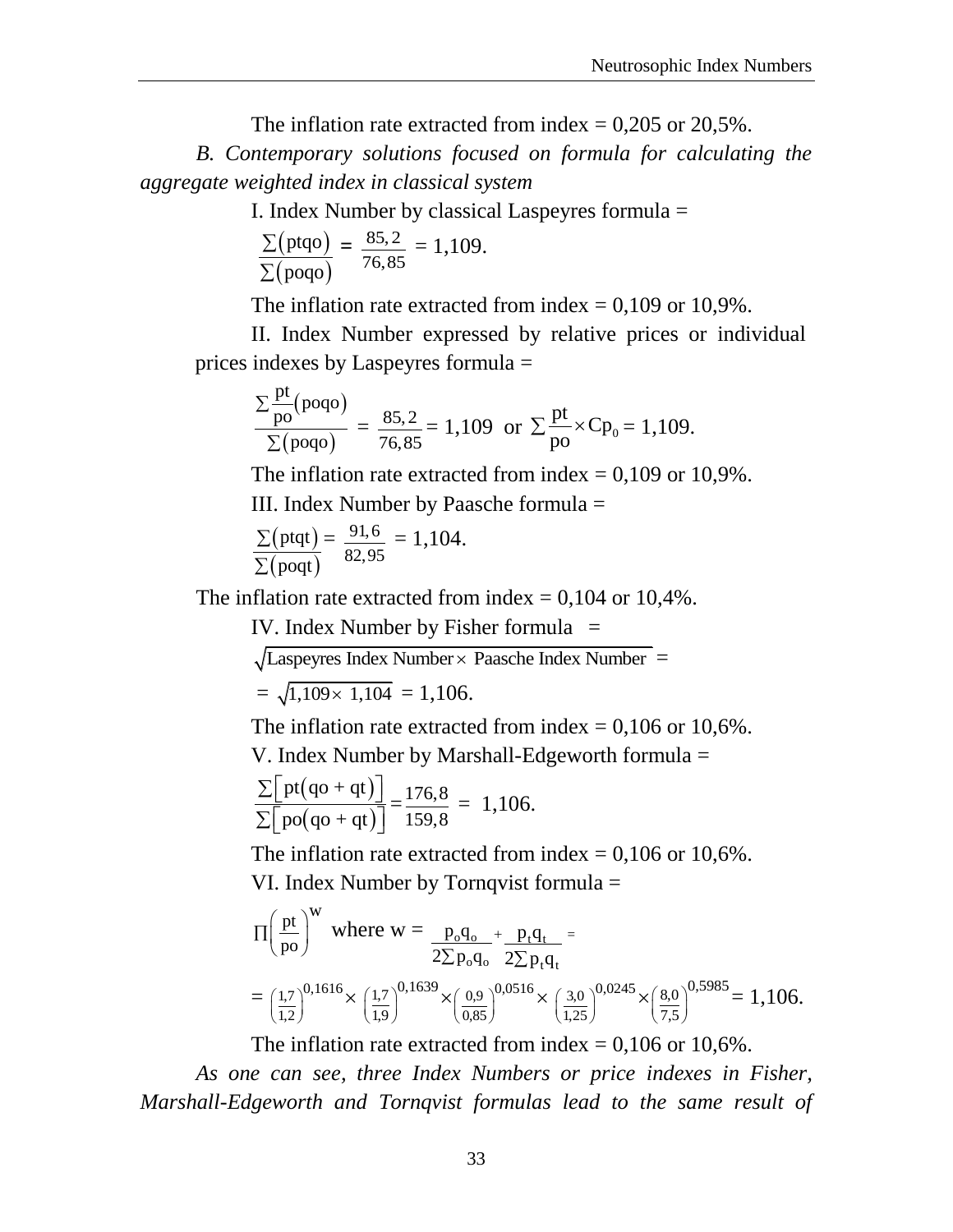*inflation of 10.6%, which is placed in median position in relation to the Laspeyres and Paasche indexes. However, the practice imposed Laspeyres index because of obtaining a high costs and a relatively greater difficulty of weighting coefficients in the current period (t).*

*C. Neutrosophic index-based computing solutions* 

Starting from the definition of "a slight increase in price" variable, denoted by  $\Delta p$ , where  $\Delta p=(p_1-p_0)/p_0$ , data from Table 1 are recalculated in Table 2, below.

|                |                                  |                           |                                                            |               |                                                          |                                                           |                                                                     |                                                                       | Table 2                                                                 |
|----------------|----------------------------------|---------------------------|------------------------------------------------------------|---------------|----------------------------------------------------------|-----------------------------------------------------------|---------------------------------------------------------------------|-----------------------------------------------------------------------|-------------------------------------------------------------------------|
| Product        | <b>Basic</b><br>price<br>$p_{o}$ | Current<br>price<br>$p_t$ | Total<br>expenses in<br>the basic<br>period<br>$(p_o q_o)$ | $\triangle p$ | $\triangle$ pq =<br>$=(p_1-p_0)/p_0 (p_1q_1-p_0q_0)/p_0$ | Total expenses<br>in the current<br>period<br>$(p_t q_t)$ | Weighting<br>coefficients<br>$(Cp_0)$<br>$p_o q_o / \Sigma p_o q_o$ | Quantities of<br>products<br>bought in the<br>basic period<br>$(q_0)$ | Quantities of<br>products<br>bought in the<br>current period<br>$(q_t)$ |
| Milk           | 1,20                             | 1,70                      | 12,0                                                       | 0.4167        | 0,2750                                                   | 15,3                                                      | 0,156                                                               | 10                                                                    | 9                                                                       |
| <b>Butter</b>  | 1,90                             | 1,70                      | 15,2                                                       | 0,1053        | 0,2171                                                   | 11,9                                                      | 0,198                                                               | 8                                                                     | 7                                                                       |
| Yogurt         | 0,85                             | 0.90                      | 3,4                                                        | 0.0588        | 0,5882                                                   | 5,4                                                       | 0,044                                                               | 4                                                                     | 6                                                                       |
| Cream          | 1,25                             | 3,00                      | 1,25                                                       | 1,4000        | 1,4000                                                   | 3,0                                                       | 0.016                                                               | 1                                                                     |                                                                         |
| Cheese         | 7,50                             | 8,00                      | 45,0                                                       | 0.0667        | 0,2444                                                   | 56,0                                                      | 0,586                                                               | 6                                                                     | 7                                                                       |
| Total<br>group | 12,70                            | 15,30                     | 76,85                                                      | 0,2047        | 0,1919                                                   | 91,6                                                      | 1,000                                                               |                                                                       |                                                                         |

# **6. Notes and Bibliography**

[1] An information can be considered incomplete in relation to two scaled qualitative variables. The first variable is *trust* given to the information by the source, by the measuring instrument or by the degree of professionalism of the expert who analyze it, the final scale of uncertainty having as lower bound the completely uncertain information and as upper bound the completely definite information. The second variable is *accuracy* of the information content, the information benefiting of a sure content on the scale of imprecision only when the set of specified values is single-tone, i.e. holding a unique value.

[2] Holmblad L.P., Ostergaard J.J., *Control of a cement kiln by neutrosophic logic techniques*, Proc. Conf. on Eighth IFAC, Kyoto, Japan (1981), pp. 809-814.

[3] Togai M., Watanabe H., *A VLSI implementation of a neutrosophic-inference engine: toward an expert system on a chip.* In "Information Sciences: An International Journal archive", Volume 38, Issue 2 (1986), pp. 147-163.

[4] A concise set *A* in existence domain *U* (providing the set of values allowed for a variable) can be objectively defined by: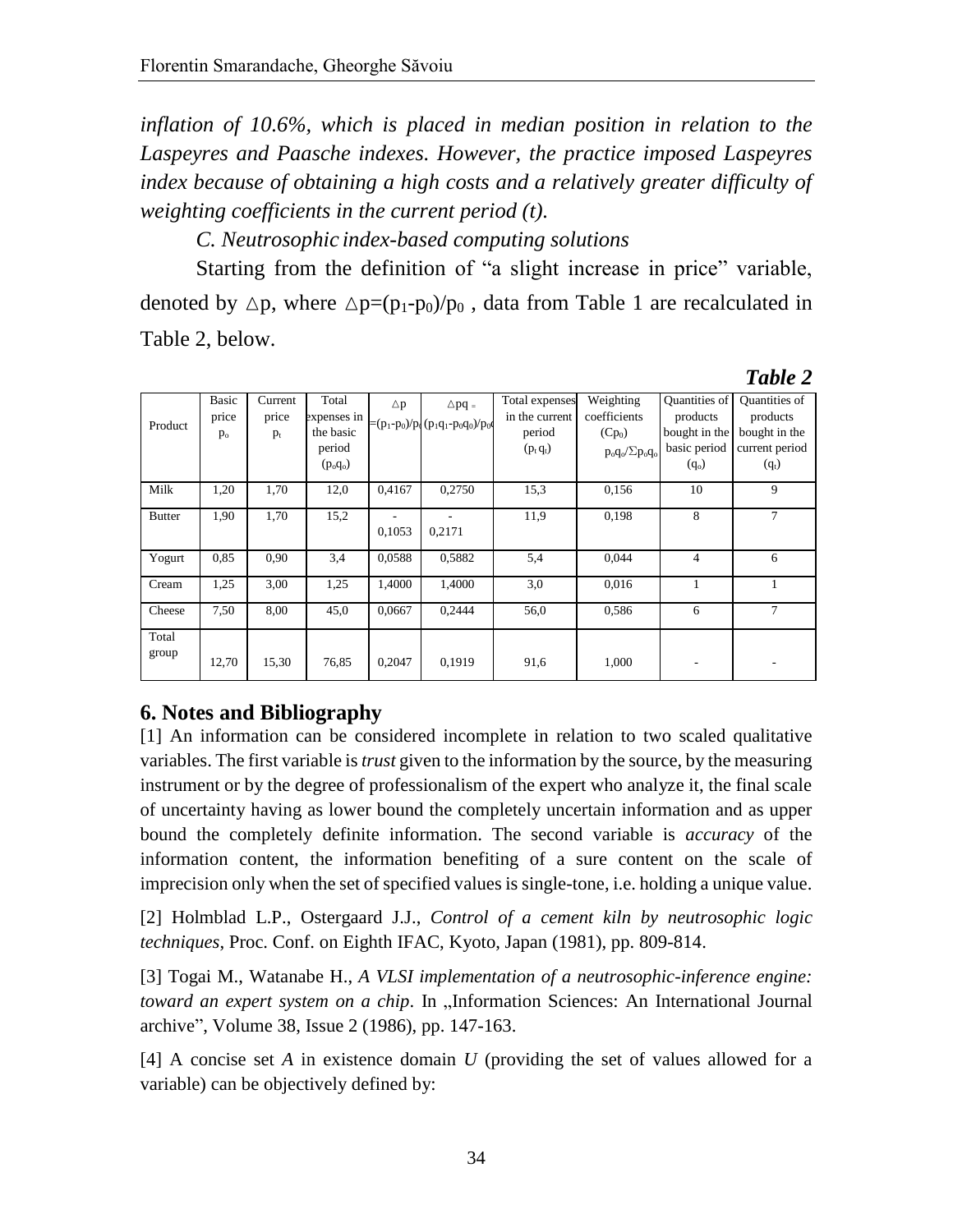a. listing all the items contained;

b. finding a definition conditions such specified:  $A = \{x | x \text{ knowing certain conditions}\}\;$ c. introduction of a zero-one membership function for A, denoted by  $\mu A(x)$  or characteristic (community, discriminatory or indicative) function {where:  $A \ge \mu A(x)=1$ , if... and  $\mu A(x)=0$  if...}, the subet *A* being thus equivalent to the function of belonging, meaning that, mathematically, knowing μ*A*(x) becomes equivalent to know *A* itself.

[5] When  $A' = A$  and  $B' = B$ , the rule identifies or becomes the particular case of a classical *Modus Ponens*. (Zadeh, L. A., 1994, *Foreword*, in II, Marks J.F. ed., *The Neutrosophic Logic Technology and its Applications,* IEEE Publications).

[6] The logic system with tendential-neutrosophic fuzzy sets essentially transposes highly nuanced words in concise numbers; it was introduced in the vocabulary of contemporary logic by E. H. Mamdani in 1983, at San Francisco IEEE conference about tendentialneutrosophic fuzzy systems.

[7] Gâlea Dan, Leon Florin, *Teoria mulţimilor neutrosofice [Neutrosophic Set Theory],*  Biblioteca virtuală de Inteligență artificială, Universitatea Tehnică "Gh. Asachi" Iași, Facultatea de Automatică și Calculatoare,<http://eureka.cs.tuiasi/>, pag. 1-9

[8] The height value mathematically described by the relationship (4) classifies the neutrosophic-tendential fuzzy subsets in *normal* or *normalized*, when  $h(A) = 1$ , i.e.  $\exists x \in X$ , such that  $\mu A(x) = 1$  or  $\exists (\Delta p) \in X$ , such that  $\mu A(\Delta p) =1$ ; and in *subnormal* or *subnormalized* when it appears impossible the existence of a height equal to 1. (Gâlea Dan, Leon Florin, *Teoria mulţimilor fuzzy/ Fuzzy Set Theory*).

[9] Săvoiu G., (2007), *Statistica. Un mod ştiinţific de gândire [Statistics. A scientific way of thinking]***,** Bucharest (Romania): Universitară, pp. 244-245.

[10] Săvoiu G., (2001), *Universul preţurilor şi indicii interpret [The Universe of Prices and the Interpreter Indexes]*. Piteşti (Romania): Independenţa Economicǎ, p. 71.

[11] Săvoiu G., (2007), *Statistica. Un mod ştiinţific de gândire [Statistics. A scientific way of thinking]***.** Bucharest (Romania): Universitară, pp. 254-258.

[12] Ladislauss von Bortkiewicz (1868-1931), statistician, mathematician, economist and demographer of German origin, professor at Petersburg and Berlin, with an essential contribution to the index theory by the rapport built to assess the influence share in an aggregate index.

[13] Săvoiu G., (2003), *Statistică generală. Argumente în favoarea formării gândirii statistice [General Statistics. Arguments in favor of the Statistical Thinking Training]*, Piteşti (Romania): Independenţa Economicǎ.

[14] Statistics New Zealand (1995), *Consumers Price Index Revision 1993*, New Zealand.

[15] OECD (1994), *Sources and Methods Consumer Price Indexes*, France.